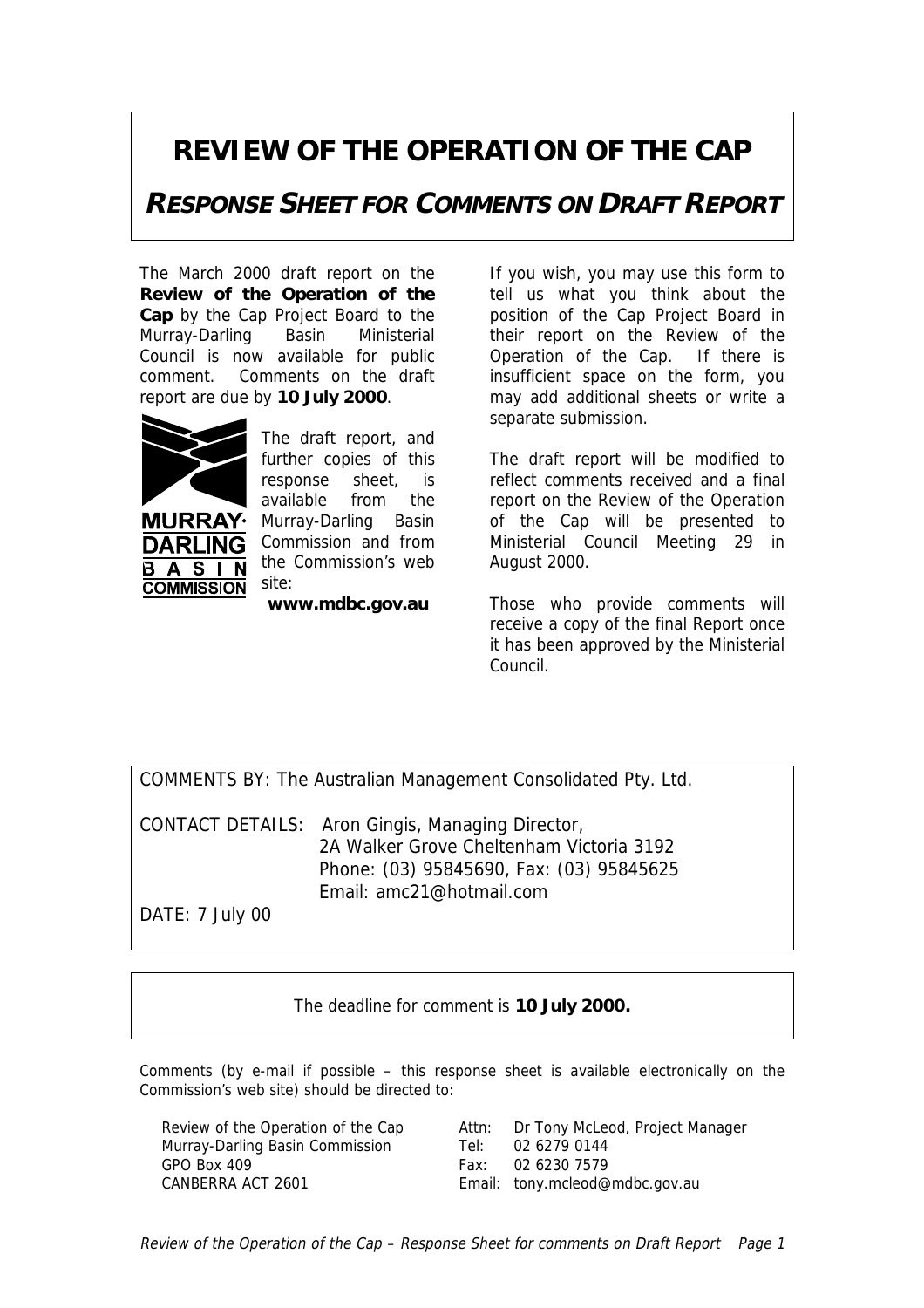or your local member of the Community Advisory Committee (CAC). Those comments made via the CAC that are received prior to **Friday 16 June 2000** will be considered at CAC Meeting 24 – 27 June 2000.

| Cap Project Board Position | Comment |  |  |
|----------------------------|---------|--|--|
|                            |         |  |  |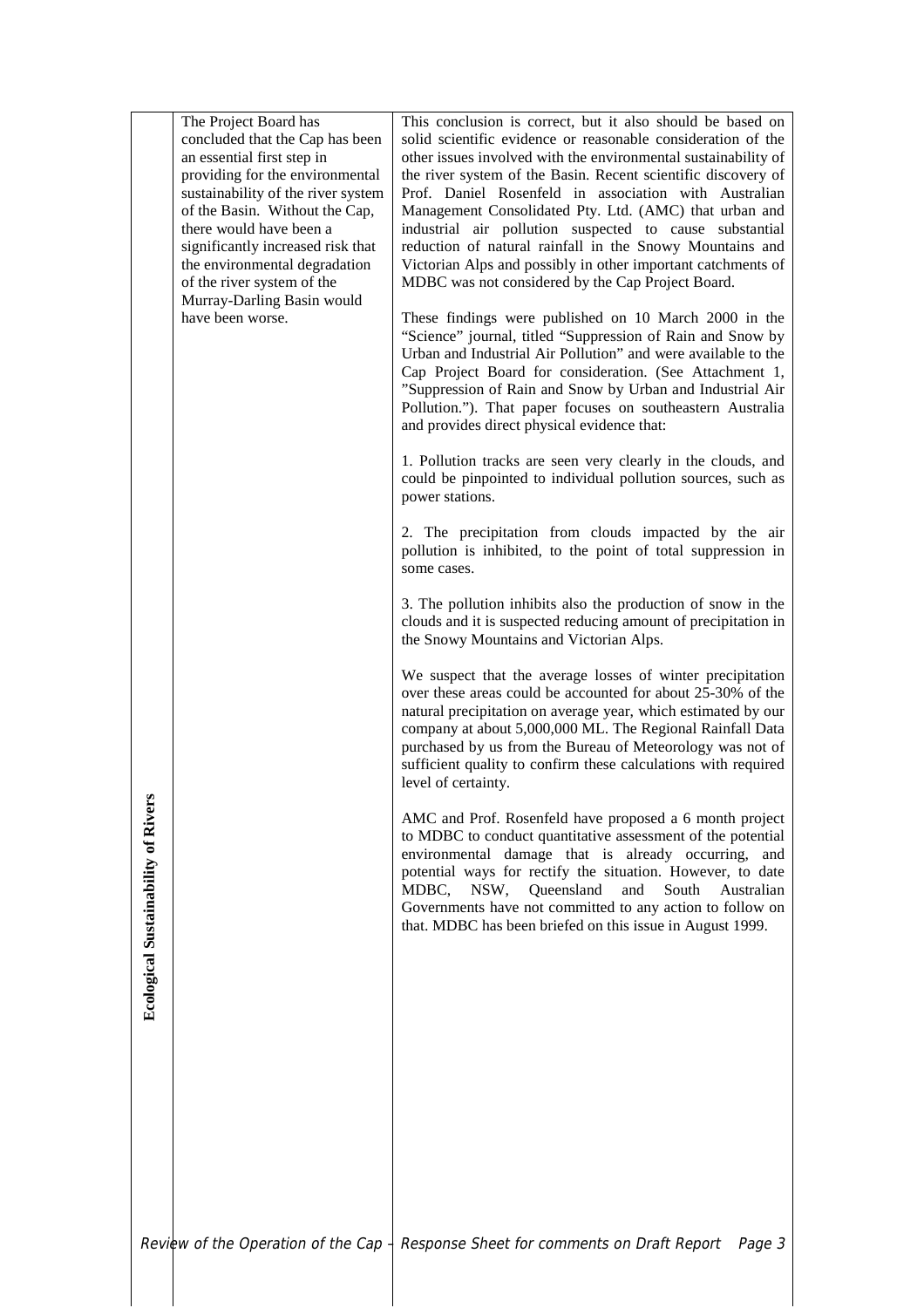|                                    | However, the Project Board has<br>concluded that there is<br>no<br>certainty that the Cap<br>on<br>diversions at its current level<br>represents a sustainable level of<br>diversions - the level at which it<br>is set being that which existed at<br>the time when it was decided to<br>introduce a Cap. Further, the<br>Project Board recommends that<br>as better information informs<br>our management of the Basin's<br>resources, the level at which the<br>Cap is set should continue to be<br>refined to reflect our increased<br>understanding. It is likely that<br>such refinements may lead to<br>the lowering of the level of the<br>Cap in some valleys. Indeed,<br>some jurisdictions have already<br>increased the environment's<br>share, via access restrictions in<br>addition to that required by the<br>Cap, as part of their longer-term<br>direction of improved water<br>management. | Better information is available to MDBC and Cap Project<br>Board from "Draft EIS May 1993, Snowy Precipitation<br>Enhancement Project, Proposal to Evaluate Feasibility of<br>Increasing Precipitation on the Snowy Mountains Area.<br>SMHEA report found (see Page 8-25) that there are strong<br>indications that the amount of snow has decreased<br>substantially in the Snowy Mountains during the last century<br>and suggested that there are other management initiatives<br>that could be utilized to restore natural precipitation there.<br>The Board must properly explore and consider information<br>available and strong evidence to suspect that at least<br>1,000,000 ML of water lost in the Snowy Mountains area<br>alone per average year due to air pollution by human<br>activities which is not related to agriculture or irrigation.<br>MDBC and AMC can jointly take immediate action to<br>quantify losses caused by air pollution to the natural<br>precipitation in the Snowy Mountains and Victorian Alps.<br>Restore to the maximum possibly available natural rainfall<br>and snowfall, increase environmentally necessary minimum<br>flow to Murray, Murrumbidgee and Snow Rivers and than<br>the Cap Project Board could recommend what changes<br>needed to be implemented to the present level of the Cap,<br>taking into consideration increase amount of water resources,<br>environmental, economic and social implications of the Cap<br>levels for individual valleys and even individual farmers.<br>There is also a strong potential that the impacts of air<br>pollution originated from Sydney, Woollongong, Newcastle<br>and power stations in Hunter Valley, SE QLD and Gladstone<br>could be affecting the natural rainfall in Central and NW<br>NSW and SE QLD, between Brisbane and Rockhampton.<br>All of that possibly lost natural precipitation, if recovered,<br>could create those additional water resources and subsequent<br>economic and environmental benefits to all MD Basin<br>communities without the lowering of the level of the Cap,<br>which the Cap Project Board is presently considering to<br>implement. |
|------------------------------------|---------------------------------------------------------------------------------------------------------------------------------------------------------------------------------------------------------------------------------------------------------------------------------------------------------------------------------------------------------------------------------------------------------------------------------------------------------------------------------------------------------------------------------------------------------------------------------------------------------------------------------------------------------------------------------------------------------------------------------------------------------------------------------------------------------------------------------------------------------------------------------------------------------------|----------------------------------------------------------------------------------------------------------------------------------------------------------------------------------------------------------------------------------------------------------------------------------------------------------------------------------------------------------------------------------------------------------------------------------------------------------------------------------------------------------------------------------------------------------------------------------------------------------------------------------------------------------------------------------------------------------------------------------------------------------------------------------------------------------------------------------------------------------------------------------------------------------------------------------------------------------------------------------------------------------------------------------------------------------------------------------------------------------------------------------------------------------------------------------------------------------------------------------------------------------------------------------------------------------------------------------------------------------------------------------------------------------------------------------------------------------------------------------------------------------------------------------------------------------------------------------------------------------------------------------------------------------------------------------------------------------------------------------------------------------------------------------------------------------------------------------------------------------------------------------------------------------------------------------------------------------------------------------------------------------------------------------------------------------------------------------------------------------------------------------------------------------------------------------|
|                                    | Cap Project Board Position                                                                                                                                                                                                                                                                                                                                                                                                                                                                                                                                                                                                                                                                                                                                                                                                                                                                                    | Comment                                                                                                                                                                                                                                                                                                                                                                                                                                                                                                                                                                                                                                                                                                                                                                                                                                                                                                                                                                                                                                                                                                                                                                                                                                                                                                                                                                                                                                                                                                                                                                                                                                                                                                                                                                                                                                                                                                                                                                                                                                                                                                                                                                          |
| <b>Economic and Social Impacts</b> | The Project Board considers<br>that there is compelling<br>evidence that the Cap has<br>already delivered significant<br>economic and social benefits to<br>the Basin community and that<br>the net benefit will increase over<br>time.                                                                                                                                                                                                                                                                                                                                                                                                                                                                                                                                                                                                                                                                       | Substantial reduction of water allocation in most Basin<br>communities could not bring any economic and social<br>benefits as claimed by Cap Project Board. In contrary it has<br>brought substantial losses of productivity, reduction of<br>irrigation farm production, financial hardship and increase in<br>unemployment of younger generation of irrigation farmers<br>and seriously affecting economic development of rural<br>Australia.                                                                                                                                                                                                                                                                                                                                                                                                                                                                                                                                                                                                                                                                                                                                                                                                                                                                                                                                                                                                                                                                                                                                                                                                                                                                                                                                                                                                                                                                                                                                                                                                                                                                                                                                  |
|                                    |                                                                                                                                                                                                                                                                                                                                                                                                                                                                                                                                                                                                                                                                                                                                                                                                                                                                                                               | The argument presented by Marsden Jacob Ass. that there are<br>many other external factors causing social and economic<br>demise of rural communities does not stand, since the<br>beginning of civilization more water available for irrigation<br>in an arid country, like Australia, always created more life<br>and prosperity regardless of climate variability or shifts in<br>commodity prices.                                                                                                                                                                                                                                                                                                                                                                                                                                                                                                                                                                                                                                                                                                                                                                                                                                                                                                                                                                                                                                                                                                                                                                                                                                                                                                                                                                                                                                                                                                                                                                                                                                                                                                                                                                           |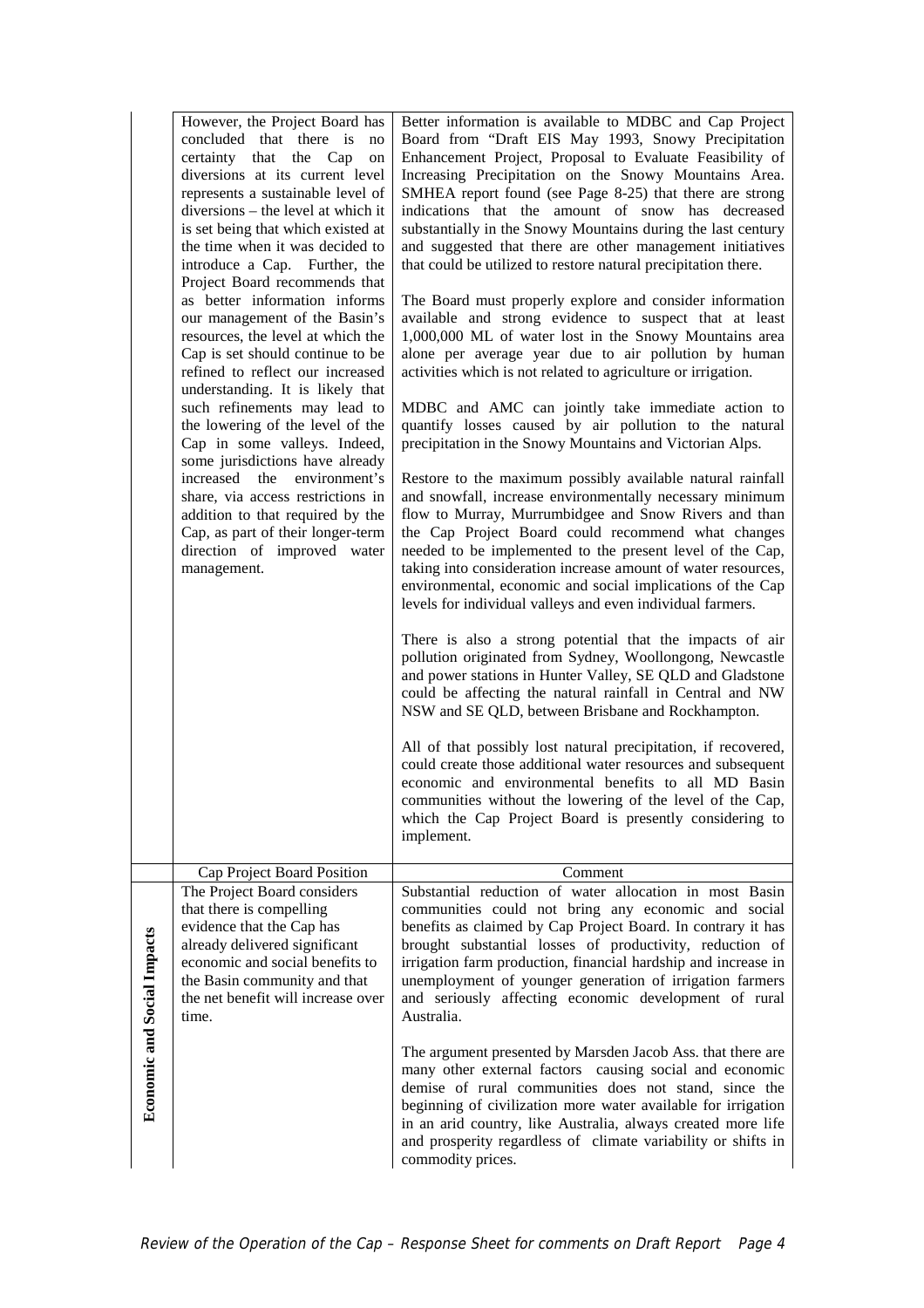| The results of research<br>conducted for the Review make<br>it clear that, in the absence of<br>the Cap, the erosion of security<br>of supply for irrigators and other<br>users would have been<br>significant. These analyses<br>were performed on several<br>systems across the Basin<br>reflecting diverse agricultural<br>practices and climatic<br>conditions.                                                                     | Security of supply is indeed a very serious problem and more<br>specifically when surface and ground water levels in majority<br>of MDBC valleys is at the record low levels. Furthermore,<br>there is observed reduction of precipitation due to air<br>pollution, which yet remains to be quantified properly around<br>the whole MD Basin.<br>Therefore, MDBC must vigorously support every legitimate<br>scientific research that may lead to quantify the precipitation<br>reduction and use the finding for restoring the natural rainfall<br>and snowfall in all-important locations within MD Basin.                                                                                                                                                                                                                                                                                                                           |
|-----------------------------------------------------------------------------------------------------------------------------------------------------------------------------------------------------------------------------------------------------------------------------------------------------------------------------------------------------------------------------------------------------------------------------------------|----------------------------------------------------------------------------------------------------------------------------------------------------------------------------------------------------------------------------------------------------------------------------------------------------------------------------------------------------------------------------------------------------------------------------------------------------------------------------------------------------------------------------------------------------------------------------------------------------------------------------------------------------------------------------------------------------------------------------------------------------------------------------------------------------------------------------------------------------------------------------------------------------------------------------------------|
| Through guaranteeing security<br>of water supply at the valley<br>level, the Project Board views<br>the Cap as having provided a<br>more certain climate for long-<br>term investment and<br>development, particularly in<br>high value agriculture and value<br>adding processing, as well as<br>providing benefits to the<br>environment.                                                                                             | The guarantee of security of water supply could only be<br>achieved by increase of water available for distribution and<br>not by unjustified reductions of water allocations. When the<br>reservoirs are empty Cap Project Board could not guarantee<br>security of supply anyhow and the high value agriculture and<br>value adding processing developments are only market<br>driven and could only sustained reductions of production<br>efficiency as the result of reduction of water allocations.<br>The efficiency of water usage on the farm level could be<br>planned and regulated in relation to crop/industry standards<br>and local conditions of the growing season.<br>Security of water supply could be only guaranteed if<br>increased allocations of water can be made in exceptionally<br>dry years when demand for water is larger and additional<br>water is available from the long term storage reservoirs, in |
| The Project Board considers<br>that the Cap has provided a<br>mechanism for restraining, in an<br>orderly fashion, growth in<br>diversions while enabling<br>economic development to<br>proceed.                                                                                                                                                                                                                                        | opposite to the current MD Basin situation.<br>The Cap certainly provided mechanism for water restraining.<br>Since reduction of water available to individual farmers<br>directly impacting on their ability to produce, it should be<br>seriously taken in consideration reduction of economic<br>viability and competitiveness of every farming unit and<br>subsequent economic decline of rural communities in MD<br>Basin. The reduction of certain agricultural produce available<br>for domestic and export markets impacting on Australian<br>economic growth. How can the economic development<br>growths to proceed when less water can be available for<br>allocation with time? The basic economy of irrigation<br>agriculture is directly related to the amount of water<br>available to the farmers, as there is plenty of land available to<br>be irrigated within MD Basin.                                            |
| The Project Board recognizes<br>that this strong positive<br>conclusion will not be the<br>perception of every stakeholder<br>in the Basin. However, the<br>Project Board concludes that the<br>overall benefit of the Cap,<br>especially from ensuring<br>security of supply at a valley<br>level and providing an<br>environment within which water<br>trading and related reforms<br>could be developed, has been a<br>positive one. | We appreciate that the Project Board conclusion will not be<br>recognized or agreed with by the majority of stakeholders in<br>the Basin.<br>We can understand the rationale behind justified and rational<br>cuts in water allocations and why Cap Project Board relates<br>those restrictions to security of supply to valley level. If the<br>natural rainfall in the catchments could be restored the<br>security of supply to valley level would be much easier to<br>manage.                                                                                                                                                                                                                                                                                                                                                                                                                                                     |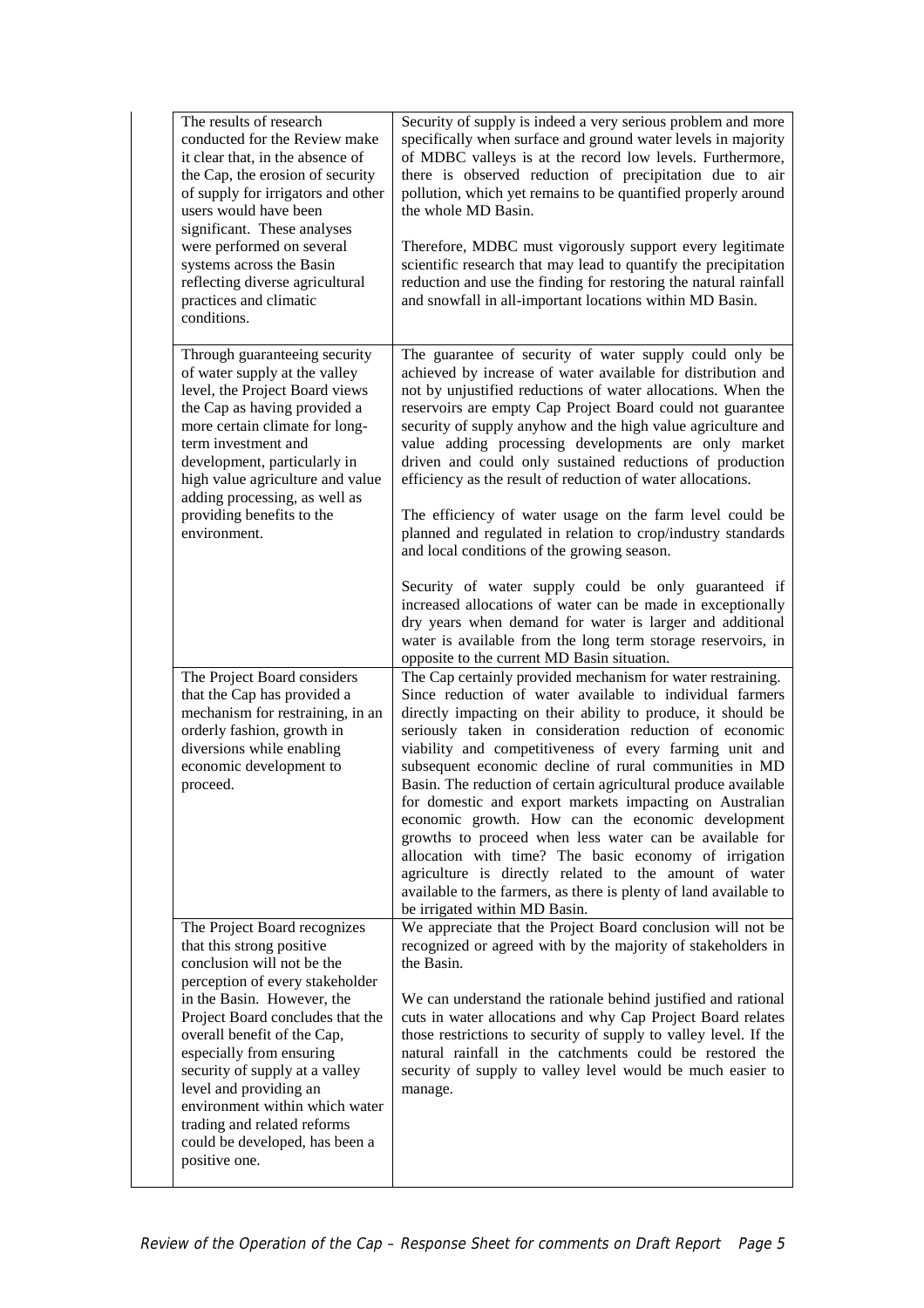|  |                                 | Cap Project Board Position                                  | Comment |
|--|---------------------------------|-------------------------------------------------------------|---------|
|  |                                 | The Project Board identified                                |         |
|  |                                 | several equity issues (notably                              |         |
|  |                                 | Cap arrangements for                                        |         |
|  |                                 | Queensland and the ACT) of                                  |         |
|  |                                 | longstanding duration that                                  |         |
|  |                                 | require urgent resolution. In                               |         |
|  |                                 | addition there are several more                             |         |
|  |                                 | recently identified equity issues                           |         |
|  |                                 | (floodplain and overland flows                              |         |
|  |                                 | and diversions, farm dams and                               |         |
|  |                                 | tree plantations) also requiring                            |         |
|  |                                 | attention. The effective                                    |         |
|  |                                 | management of these issues will                             |         |
|  |                                 | necessitate a total catchment                               |         |
|  |                                 | management approach to water                                |         |
|  |                                 | management that embraces both<br>surface and groundwater    |         |
|  |                                 | resources.                                                  |         |
|  |                                 |                                                             |         |
|  |                                 | The Project Board focused on                                |         |
|  |                                 | equity issues arising from the                              |         |
|  |                                 | implementation of the Cap                                   |         |
|  |                                 | between jurisdictions and                                   |         |
|  |                                 | between river valleys within                                |         |
|  | Equity                          | States. In several cases, the                               |         |
|  |                                 | submissions received by the                                 |         |
|  |                                 | Review of the Operation of the                              |         |
|  |                                 | Cap raised equity issues that are                           |         |
|  |                                 | about the details of                                        |         |
|  |                                 | implementation within valleys                               |         |
|  |                                 | which are outside the                                       |         |
|  |                                 | jurisdiction of the Murray-<br>Darling Basin Commission and |         |
|  |                                 | Ministerial Council processes.                              |         |
|  |                                 | The vast majority of such issues                            |         |
|  |                                 | related to the recognition of                               |         |
|  | licensed entitlement versus     |                                                             |         |
|  | history of use, specifically in |                                                             |         |
|  | New South Wales (the            |                                                             |         |
|  | "sleeper/dozer" issue). Such    |                                                             |         |
|  |                                 | issues need to be dealt with by                             |         |
|  |                                 | the particular jurisdiction                                 |         |
|  |                                 | concerned. In order that all                                |         |
|  |                                 | submissions receive appropriate                             |         |
|  |                                 | attention, these submissions and                            |         |
|  |                                 | that of the CAC have been                                   |         |
|  |                                 | referred to the appropriate                                 |         |
|  |                                 | Government for consideration                                |         |
|  |                                 | and reply.                                                  |         |
|  |                                 |                                                             |         |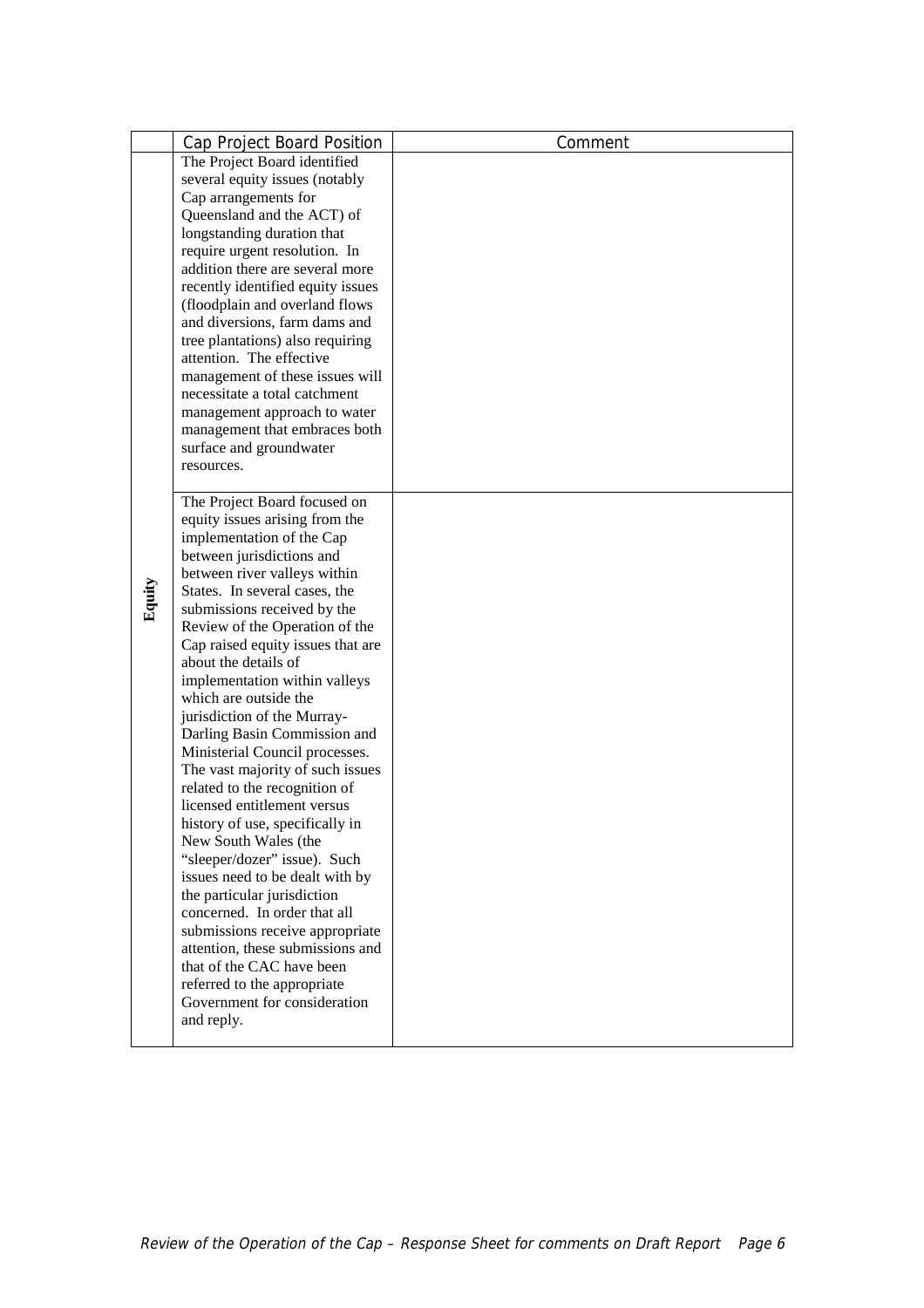|                               | Cap Project Board Position                                          | Comment |
|-------------------------------|---------------------------------------------------------------------|---------|
|                               | The work of the Independent                                         |         |
|                               | Audit Group (IAG) on the                                            |         |
|                               | ongoing implementation of the<br>Cap and compliance of actual       |         |
|                               | diversions with Cap target                                          |         |
|                               | diversions has provided a clear                                     |         |
|                               | direction for the finalisation of                                   |         |
|                               | the implementation phase of the                                     |         |
|                               | Cap. The Project Board                                              |         |
|                               | generally supports the IAG                                          |         |
|                               | recommendations.                                                    |         |
|                               | Significantly, effective                                            |         |
|                               | compliance tools (computer                                          |         |
|                               | simulation models used to                                           |         |
|                               | determine Cap target diversions)<br>have not yet been developed and |         |
|                               | the Project Board recommends                                        |         |
|                               | that a high priority be given to                                    |         |
|                               | the finalization of these models.                                   |         |
| Implementation and Compliance |                                                                     |         |
|                               | The Review has found that                                           |         |
|                               | Victoria and South Australia<br>have complied with the Cap,         |         |
|                               | while Queensland and ACT are                                        |         |
|                               | yet to complete the                                                 |         |
|                               | establishment of their respective                                   |         |
|                               | Caps. Nevertheless, it is                                           |         |
|                               | apparent that in Queensland                                         |         |
|                               | there has been significant                                          |         |
|                               | growth in storage which will                                        |         |
|                               | impact on the water available<br>for alternative consumptive and    |         |
|                               | environmental uses. In New                                          |         |
|                               | South Wales, the Cap has been                                       |         |
|                               | breached in the Barwon-Darling                                      |         |
|                               | system, with other valleys being                                    |         |
|                               | within Cap limits.                                                  |         |
|                               | Cap Project Board Position                                          | Comment |
|                               | The most important challenge in                                     |         |
| Schedule F to the Murray-     | Cap implementation is to                                            |         |
|                               | finalize the arrangements under                                     |         |
|                               | "Schedule $F - Cap$ on<br>Diversions" to the Murray-                |         |
|                               | Darling Basin Agreement. This                                       |         |
|                               | schedule is the primary tool for                                    |         |
|                               | defining Cap arrangements                                           |         |
|                               | especially those concerned with                                     |         |
|                               | assessing compliance and its                                        |         |
|                               | consequences.                                                       |         |
|                               |                                                                     |         |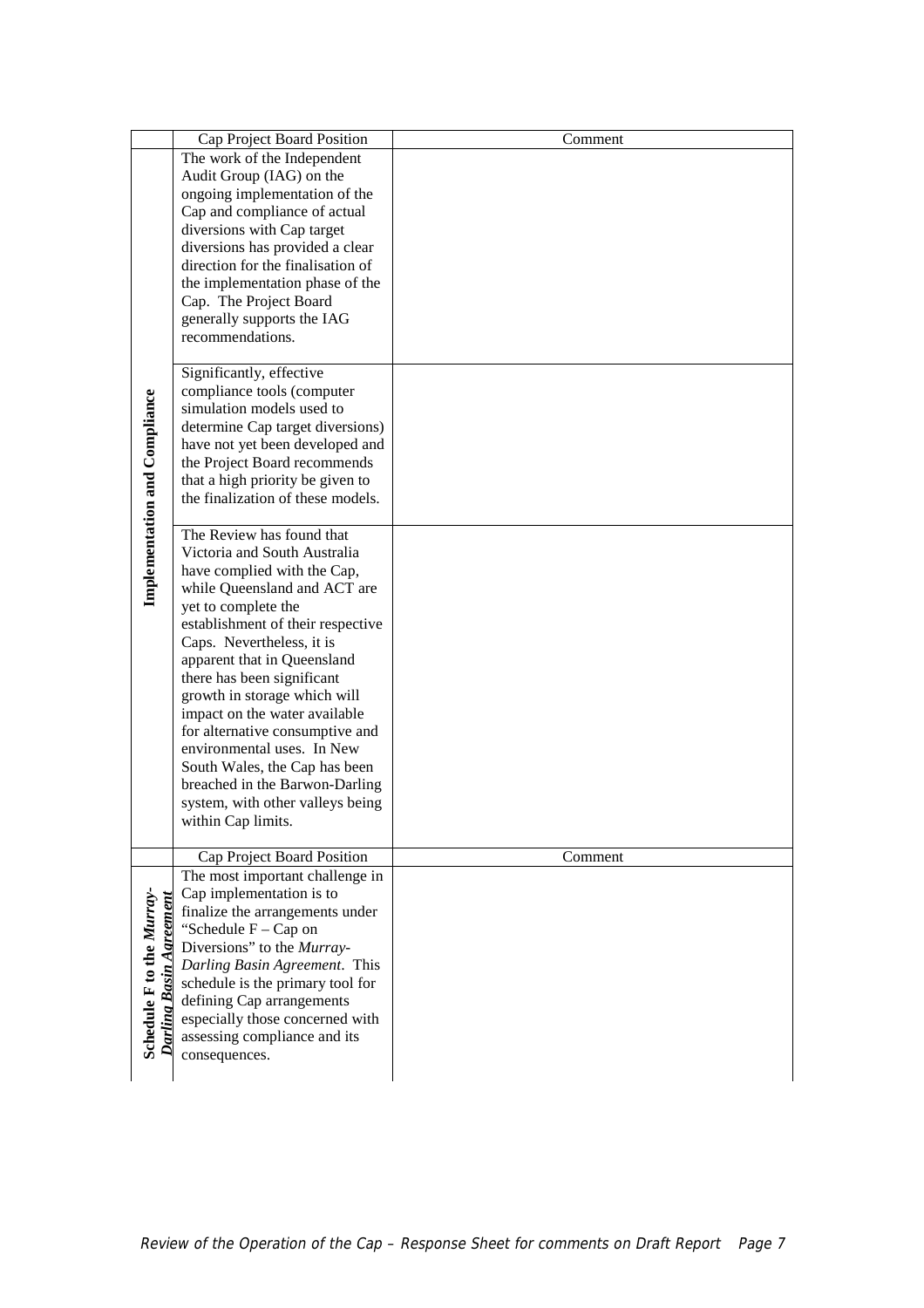|                                  | With the intent of improving the<br>operation of the Cap through the<br>development of fair and<br>meaningful compliance<br>arrangements, the Project Board<br>invites comments on the<br>following modifications to<br>Schedule F which have been<br>recommended by the IAG:                                                                                                                                                                                                                                                                                                                                                                                                                               |                                                                                                                                                                                                                                                                                                                                                                                                                                                            |
|----------------------------------|-------------------------------------------------------------------------------------------------------------------------------------------------------------------------------------------------------------------------------------------------------------------------------------------------------------------------------------------------------------------------------------------------------------------------------------------------------------------------------------------------------------------------------------------------------------------------------------------------------------------------------------------------------------------------------------------------------------|------------------------------------------------------------------------------------------------------------------------------------------------------------------------------------------------------------------------------------------------------------------------------------------------------------------------------------------------------------------------------------------------------------------------------------------------------------|
|                                  | Removal of references to<br>end-of-valley flows as a<br>method for Cap<br>compliance.                                                                                                                                                                                                                                                                                                                                                                                                                                                                                                                                                                                                                       |                                                                                                                                                                                                                                                                                                                                                                                                                                                            |
|                                  | Arrangements for remedial<br>actions in the case of Cap<br>exceedence. The<br>recommendation of the<br>IAG is that States be<br>required "to ensure that<br>cumulative diversions are<br>brought back into balance<br>with the cap".                                                                                                                                                                                                                                                                                                                                                                                                                                                                        |                                                                                                                                                                                                                                                                                                                                                                                                                                                            |
|                                  | re-setting the<br>commencement date for<br>accounting for diversions<br>under the Cap to start with<br>the 2000/01 water year.                                                                                                                                                                                                                                                                                                                                                                                                                                                                                                                                                                              |                                                                                                                                                                                                                                                                                                                                                                                                                                                            |
| Ĕ<br><b>Sustainable Rivers A</b> | Cap Project Board Position<br>With the implementation of the<br>Cap nearing completion in most<br>jurisdictions, there is now the<br>opportunity to take the "next<br>step" and to consider the<br>environmental outcomes of the<br>Cap from a whole of Basin<br>perspective. The Project Board<br>supports the introduction of a<br>regular Sustainable Rivers<br>Audit, which would cast the<br>Cap as an input to Basin health,<br>rather than an outcome in itself.<br>Whereas the Cap is seen as the<br>first step towards achieving the<br>longer-term objective of the<br>Initiative, a Sustainable Rivers<br>Audit can be viewed as the next<br>step in the process of achieving<br>this objective. | Comment<br>The Sustainable River Audit must take in consideration the<br>latest scientific findings discovered by Prof. Rosenfeld and<br>AMC and utilize it to urgently conduct quantitative<br>assessment of the potential environmental damage that is<br>already occurring, and potential ways for rectify the situation<br>by restoring natural precipitation as the most important input<br>to MD Basin environmental health and economic prosperity. |
|                                  | Cap Project Board Position<br>Are there any other issues raised                                                                                                                                                                                                                                                                                                                                                                                                                                                                                                                                                                                                                                             | Comment                                                                                                                                                                                                                                                                                                                                                                                                                                                    |
| Any Other                        | in the draft report that you wish<br>to comment upon?                                                                                                                                                                                                                                                                                                                                                                                                                                                                                                                                                                                                                                                       |                                                                                                                                                                                                                                                                                                                                                                                                                                                            |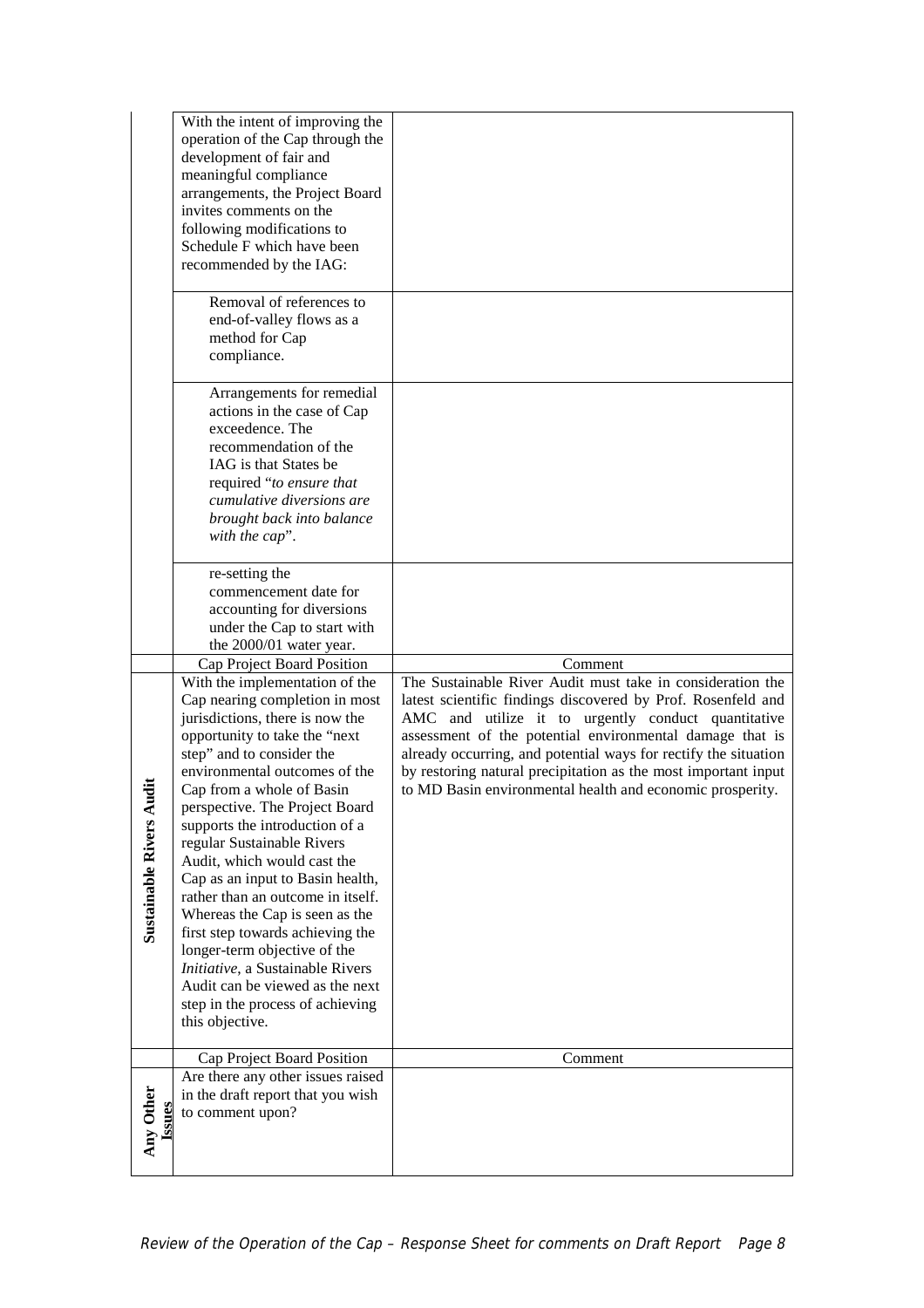## **Suppression of Rain and Snow by Urban and Industrial Air Pollution**

Daniel Rosenfeld

Inst. of Earth Sciences, The Hebrew University of Jerusalem, Israel

**Direct evidence demonstrates that urban and industrial air pollution can shut off precipitation completely from clouds with tops of about -10<sup>o</sup> C over large areas. Satellite data reveal plumes of reduced cloud particle size and suppressed precipitation, originating from major urban areas and industrial facilities such as power plants. Measurements obtained by the Tropical Rainfall Measuring Mission (TRMM) satellite reveal that both cloud droplet coalescence and ice precipitation formation are inhibited in polluted clouds.**

The precipitation forming processes in clouds depend to a large extent on the presence of aerosols, namely cloud condensation nuclei (CCN) and ice nuclei. The large concentrations of small CCN in the smoke from burning vegetation nucleate many small cloud droplets  $(1,2)$ , which coalesce very inefficiently into raindrops  $(3,4)$ . Although suspected for many years  $(5,6)$ , conclusive evidence that smoke from burning vegetation suppresses precipitation was obtained just recently, using the observations of the Tropical Rainfall Measuring Mission (7) (TRMM) satellite (8).

Much less is known, however, about the impact of aerosols from urban and industrial air pollution on precipitation. It was assumed initially that industrial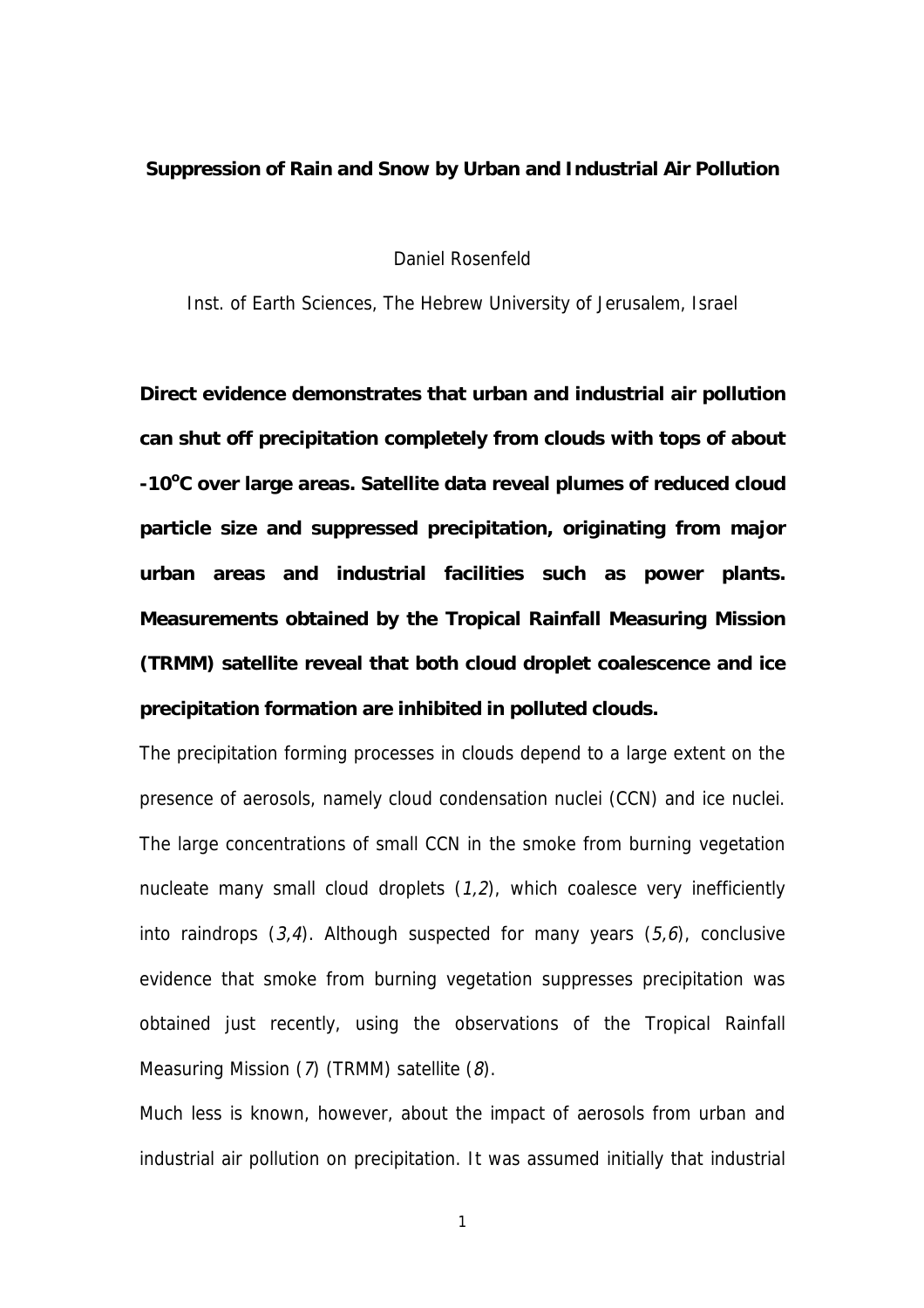and urban pollution inhibited precipitation, as was the case with the smoke from burning vegetation, (9). However, later reports of enhanced rainfall downwind of paper-mills (10) and over major urban areas (11) suggested that giant CCN caused enhancement of precipitation (12), but attempts to correlate the urban-enhanced rainfall to the air pollution sources failed to show any relationship (13). Another explanation for the urban rain enhancement invoked the heat-island effect and increased friction, both of which would tend to increase the surface convergence, resulting in more cloud growth and rainfall over and downwind of the urban areas (14). Furthermore, the recent suggestion (15) that air pollution might enhance precipitation on the large scale in northeastern America, and the accompanying speculative explanations, demonstrate how little is known about the subject.

Space-borne (16) and in situ aircraft (17) measurements of ship tracks in marine stratocumulus clouds provided the first evidence that effluents from ship stacks change cloud microstructure such that their water is redistributed into a larger number of smaller droplets. Albrecht (18) suggested that the drizzle, which normally occurs in marine stratocumulus clouds in clean air, would be inhibited from the clouds with reduced droplet size, thereby increasing the cloud water content and longevity. Extrapolation to clouds that are sufficiently thick for raining (i.e., at least 2 km from base to top) would mean that the effluents have the potential to suppress precipitation over ocean and over land. However, pollution tracks in any clouds over land were not reported in previous studies. Application of the imaging scheme of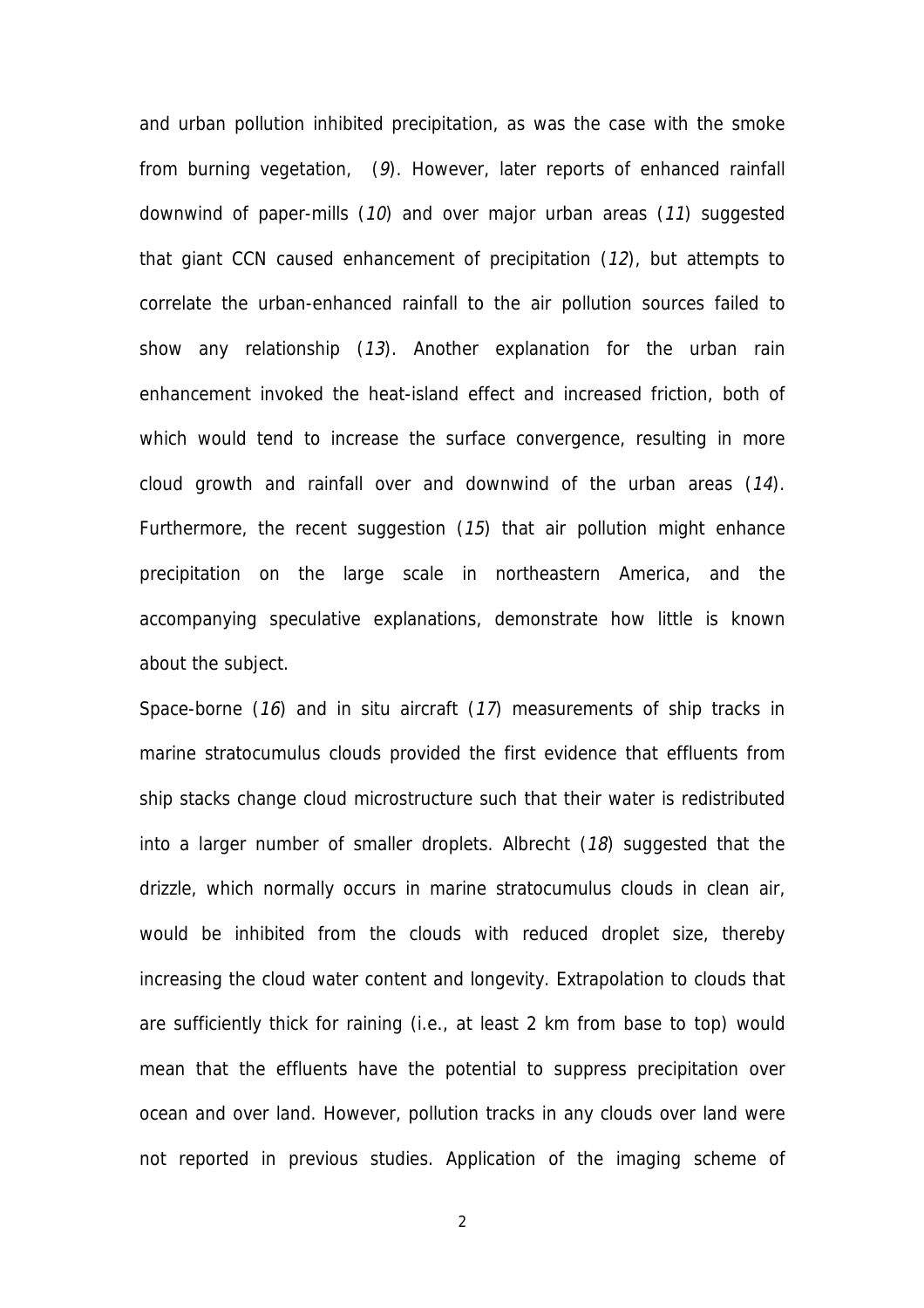Rosenfeld and Lensky (6) to the Advanced Very High Resolution Radiometer (AVHRR) onboard the National Oceanic and Atmospheric Administration (NOAA) orbiting weather satellites revealed numerous "ship-track" like features in clouds over land, emanating from major urban and industrial pollution sources. Illustrations of such tracks from Turkey (Figure 1A), Canada (Figure 1B), and Australia (Figure 1C) are shown here. Because the tracks clearly originate from pollution sources, they will be called hereafter "pollution tracks".

The pollution tracks in Turkey (Figure 1A) originate from several sources in and near the cities of Istanbul, Izmit and Bursa.

The pollution track in Canada (Figure 1B) originates from Flin-Flon, Manitoba, the home of the Hudson Bay Mining and Smelting Company. That location has been a frequent source for such tracks. Other sources in Canada have been observed, but not reported here.

Study of the pollution tracks emanating from the region of Adelaide, South Australia, is especially interesting. They received special attention because of their intensity and frequent occurrence. These pollution tracks were identified in the clouds of all 47 AVHRR images on different days that were examined in which stratocumulus and cumulus clouds with tops warmer than about  $-12^{\circ}$ C existed over the region. The pollution tracks in Figure 1C coincide with these major industrial and urban areas:

• Port Augusta (marked as PA in Figure 1C) has a 520 megawatt power plant operating on brown coal, providing electricity to the mines in the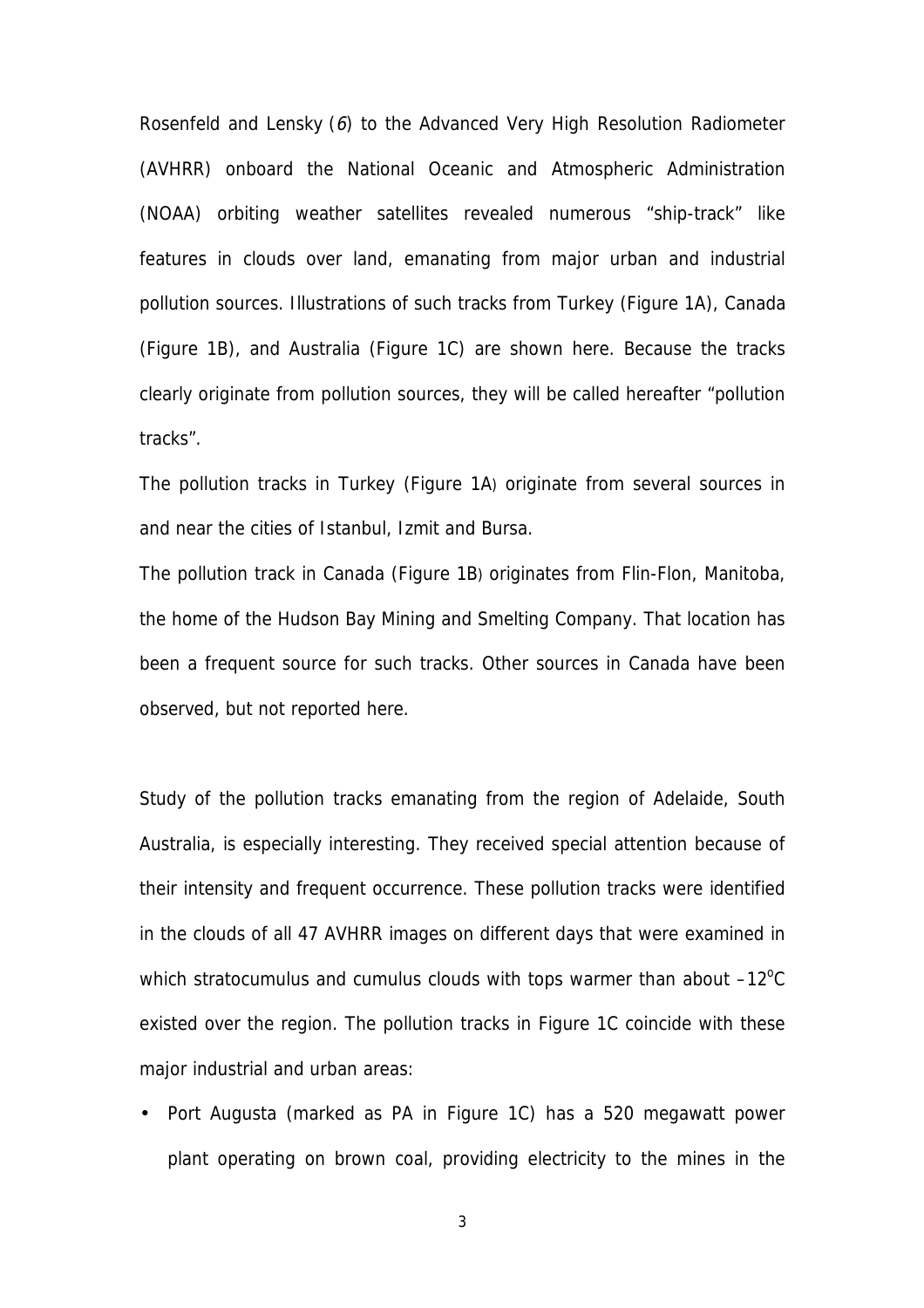vicinity and to the adjacent large steel industry in Whyalla. Port Pirie (PP) is the home of the world's largest lead smelter and refinery.

Adelaide (AD) has industry for processing minerals mined in the vicinity. Among these are Australia's largest cement plant, located on the Port Adelaide River. A major oil refinery and a power plant are located 20 km to the south of the city near the origin of the strongest pollution track in Figure 1C.

The 1998/99 annual average effluents from the stack of Port Augusta power plant were 43 kg hr<sup>-1</sup> of sub-micron ash particles with modal diameter of 0.14 µm pass the electrostatic precipitator. The gaseous annual average effluents are 1108 kg hr<sup>-1</sup> of SO<sub>2</sub> and 1655 kg hr<sup>-1</sup> of NO<sub>x</sub> (19). Apparently part of the ash particles act as CCN at short range, and chemical reactions of the gases produce additional CCN hundreds of km further downwind of the pollution source, mainly in the form of sulfates.

The AVHRR data were used to retrieve the dependence of the indicated effective radius ( $r_e = \langle r^3 \rangle / \langle r^2 \rangle$ , where r is the radius of the cloud droplets in the measurement volume) on cloud temperature, T. The method of Rosenfeld and Lensky  $(6)$  was used to derive the T- $r_{e}$  relations for inference of the precipitation forming processes in the clouds.

The median  $r_e$  of the cloud tops in the pollution plumes (Figures 1-3) was considerably less than the precipitation threshold of 14-µm (20). Outside the plumes, however,  $r_e$  increased steeply with decreasing T to more than 25  $\mu$ m,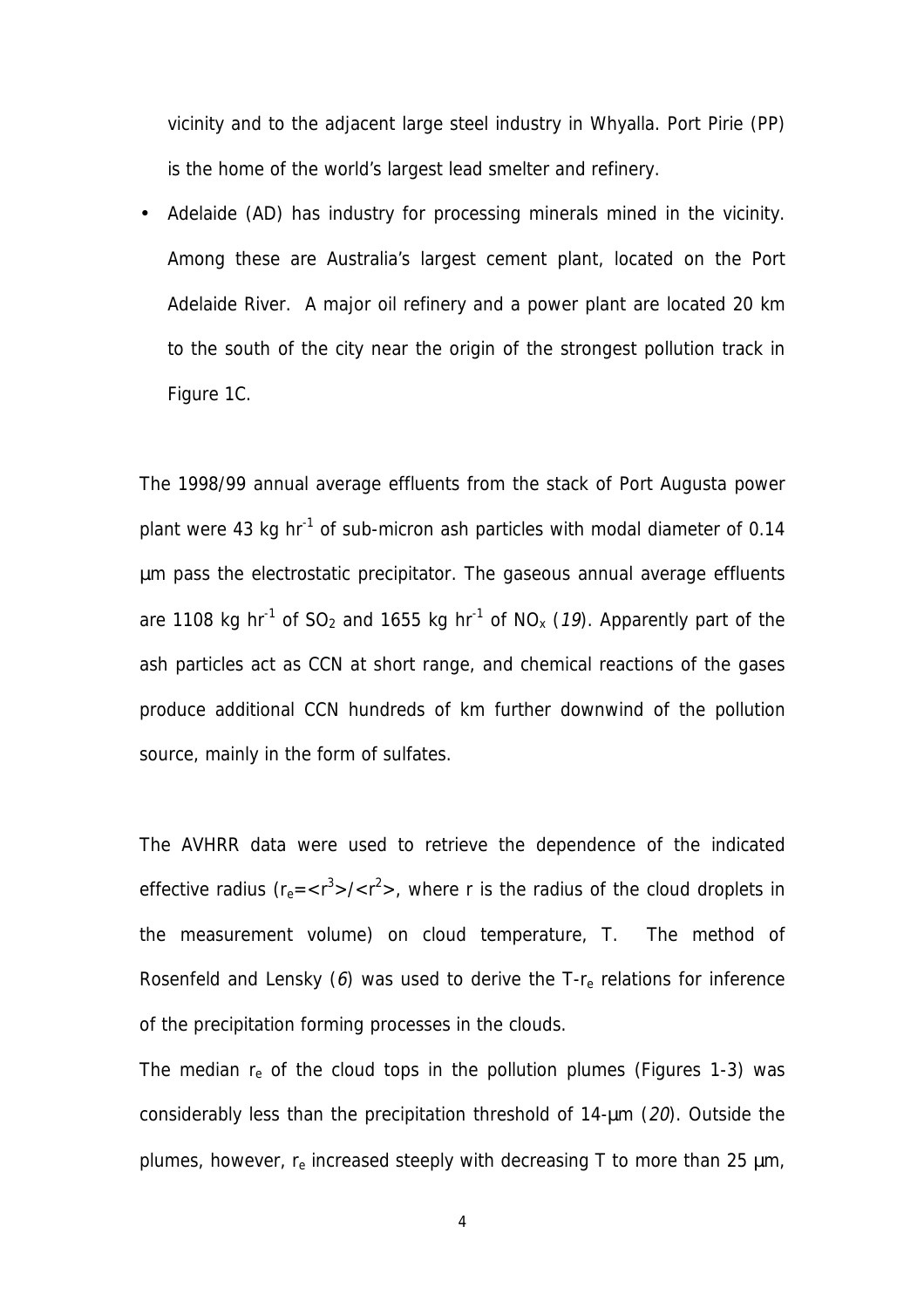indicating that the cloud droplets in the general area were coalescing into precipitation. At the same time, little growth of  $r_e$  with decreasing T was indicated within the pollution plumes, indicating a lack of coalescence and, thus, suppressed precipitation.

These inferences are validated using the additional sensors onboard the TRMM satellite. The TRMM instruments used here are:

- Visible and Infra Red Sensor (VIRS): Similar to the NOAA/AVHRR, but with a 2-km sub-satellite resolution instead of the 1.1 km resolution of the AVHRR. The VIRS is used to obtain the  $T$ - $r_{e}$  relations, as done with the NOAA/AVHRR.
- Precipitation radar (PR): 2.2 cm radar, with a sub-satellite resolution of 250 m vertically by 4 km horizontally. The minimum detectable signal is about 17 dBZ, equivalent to about 0.7 mm/hr. The PR is used to measure the precipitation which forms in the clouds.
- TRMM passive Microwave Imager (TMI): The 85-GHz vertical polarization brightness temperature  $(T_{85})$  is used here to detect the water in nonprecipitating clouds.

The TRMM measurements are validated by an extensive ground validation program (21), with preliminary results showing variability of about 25% between rain gauges and TRMM rainfall over large areas, with some TRMM underestimate at the heavier rainfall (22). The simultaneous space-borne measurements of cloud microphysics (VIRS), cloud water (TMI) and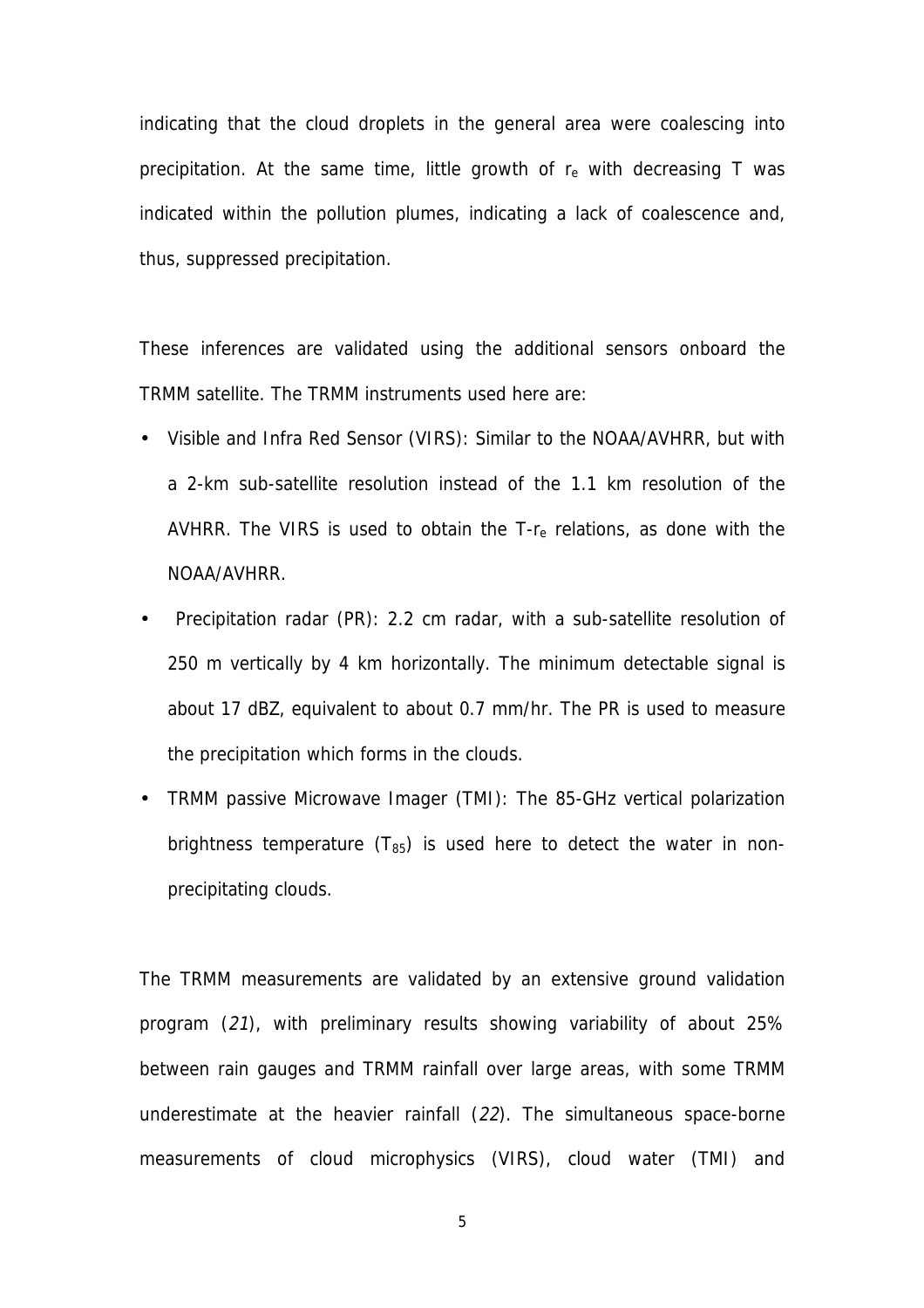precipitation (PR), makes it possible to relate the precipitation to cloud microstructure.

The TRMM overpass selected for analysis in this study is for 21 October 1998 at 04:41 UT during a time of strong pollution-track signatures in the clouds throughout southeastern Australia (Figure 2). Seven boxes within the image were delimited for analyses of the dependence of  $r_e$  (Figure 3) and the PR reflectivities (Figure 4) as a function of T. Box 2 encloses a pollution plume, which is clearly visible by the yellow coloring indicating the small  $r_{e}$  of the cloud particles downwind of Adelaide. According to the  $T-r<sub>e</sub>$  relations, presented in Figure 3A, the clouds in the plume had little coalescence, had not glaciated and were without precipitation, whereas the unpolluted clouds in boxes 1 and 3, side wind of box 2, had strong coalescence and were precipitating. That inference is corroborated by the PR, which observed precipitation echoes in the clouds outside the plume, but not in the plume. The PR-measured rain intensities exceeded 10 mm/hr. Another large area of clouds with extremely small  $r_e$  existed in the Melbourne area and extended downwind to the northeast (box 4). The  $r_e$  increased gradually further downwind but did not reach the precipitation threshold. Further downwind and to the east of the plume (box 5) only a few isolated showers had formed in some of the clouds that reached the  $-9^{\circ}$ C isotherm and barely exceeded the 14-µm precipitation threshold.

Clouds over the Sydney area (box 6) also had much reduced  $r_{e}$ , apparently due to the pollution there. Clouds over the sea some 150 km away from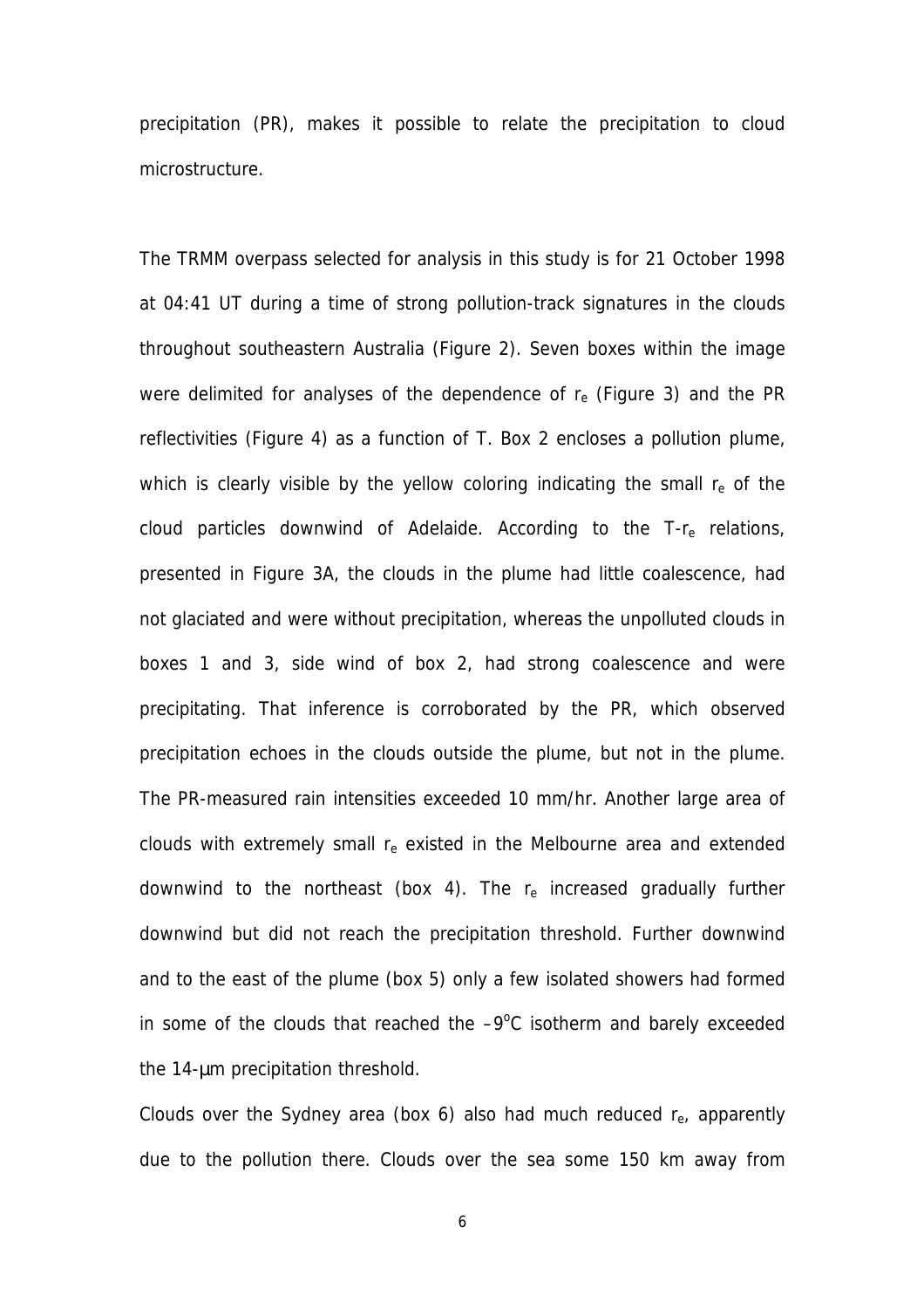Sydney (box 7) had much large  $r_{e}$ , indicative of strong coalescence and precipitation, apparently in the pristine maritime air. The TMI-based TRMM rainfall algorithm identified those clouds as precipitating.

The vertical cross sections (Figure 5), cutting through the plumes, show no obvious differences in the cloud top heights and horizontal dimensions in and outside the areas of suppressed precipitation. Furthermore, the depression of the TMI measured  $T_{85}$  in the non-precipitating clouds indicates that lack of cloud water was not the reason for the lack of precipitation from these clouds. The vertical profile of the precipitation echoes, as measured by the PR, has a distinct maximum near the  $0^{\circ}$ C isotherm, between 2 and 2.5 km above sea level (Figure 4). This maximum is caused by the enhanced radar returns from melting snowflakes, known as the "bright band". The existence of the bright band shows that much of the precipitation was initiated as snow in the upper parts of the clouds. That means that the pollution suppressed the precipitation not only by inhibiting the coalescence of the cloud droplets into raindrops but also by preventing the formation of ice particles and cold precipitation processes in clouds. A likely explanation is that the pollution reduces the radius of the largest cloud droplets below the threshold of 12 µm, which is required for both primary and secondary ice generation in clouds (23,24). In view of the observations that most of the winter precipitation events in the Snowy Mountains (east of box 4 in Figure 2) come from clouds with tops between  $-4^{\circ}$  and  $-13^{\circ}$ C (25), air pollution must be a significant factor in determining the precipitation amounts in the region. Interestingly, a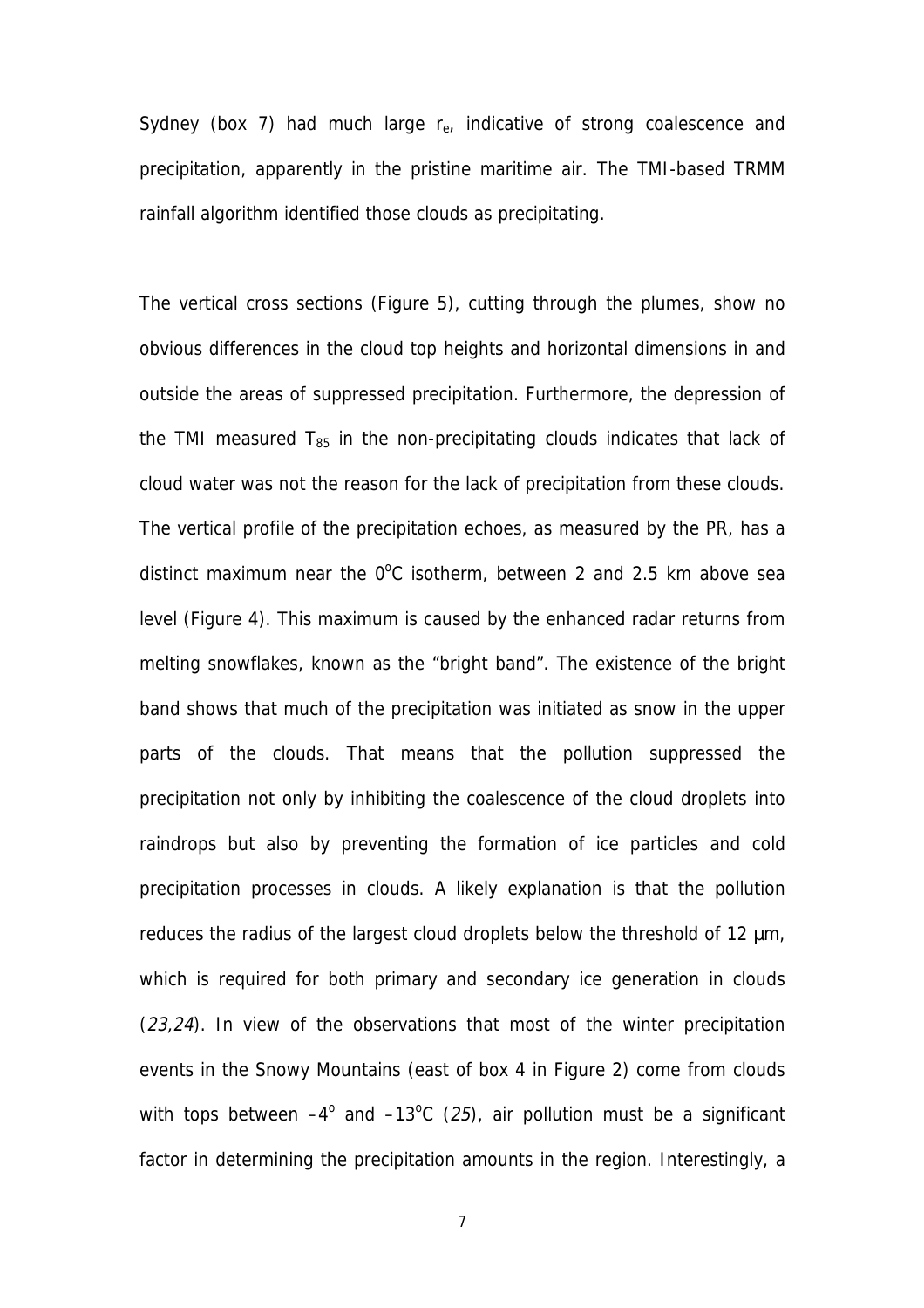decreasing trend of the snow cover in the Snowy Mountains was suspected for the period 1897-1991 (25). However, a trend analyses for 1910-1991 of snow, winter temperature and total winter rainfall showed that the decreases in all three parameters were statistically insignificant (26).

The satellite data provide evidence connecting urban and industrial air pollution to the reduction of the precipitation, pinpointing both the sources and the affected clouds. This has become possible with the newly acquired capabilities to observe both cloud microstructure and precipitation over large areas, using the TRMM satellite observations. It might be seen strange that some of the most obvious pollution signatures occur in Australia, which is probably the least polluted inhabited continent. The pollution is evident best in Australia perhaps because it is seen against a background of pristine clouds, whereas in most other places the clouds are already polluted on a very large scale. That might serve as a preliminary indication that human activity may be altering clouds and natural precipitation on virtually a global scale.

## **References and Notes**

- 1. P. V. Hobbs and L. F. Radke, Science **163**, 279 (1969).
- 2. Y. J., Kaufman and R. S. Fraser, Science **277**, 1636 (1997).
- 3. P. Squires, Tellus **10**, 256 (1958).
- 4. P. R Jonas and B. J. Mason, Quarterly Journal of the Royal Meteorological Society **100**, 286 (1974).
- 5. J. Warner, J. Appl. Meteor. **7**, 247 (1968).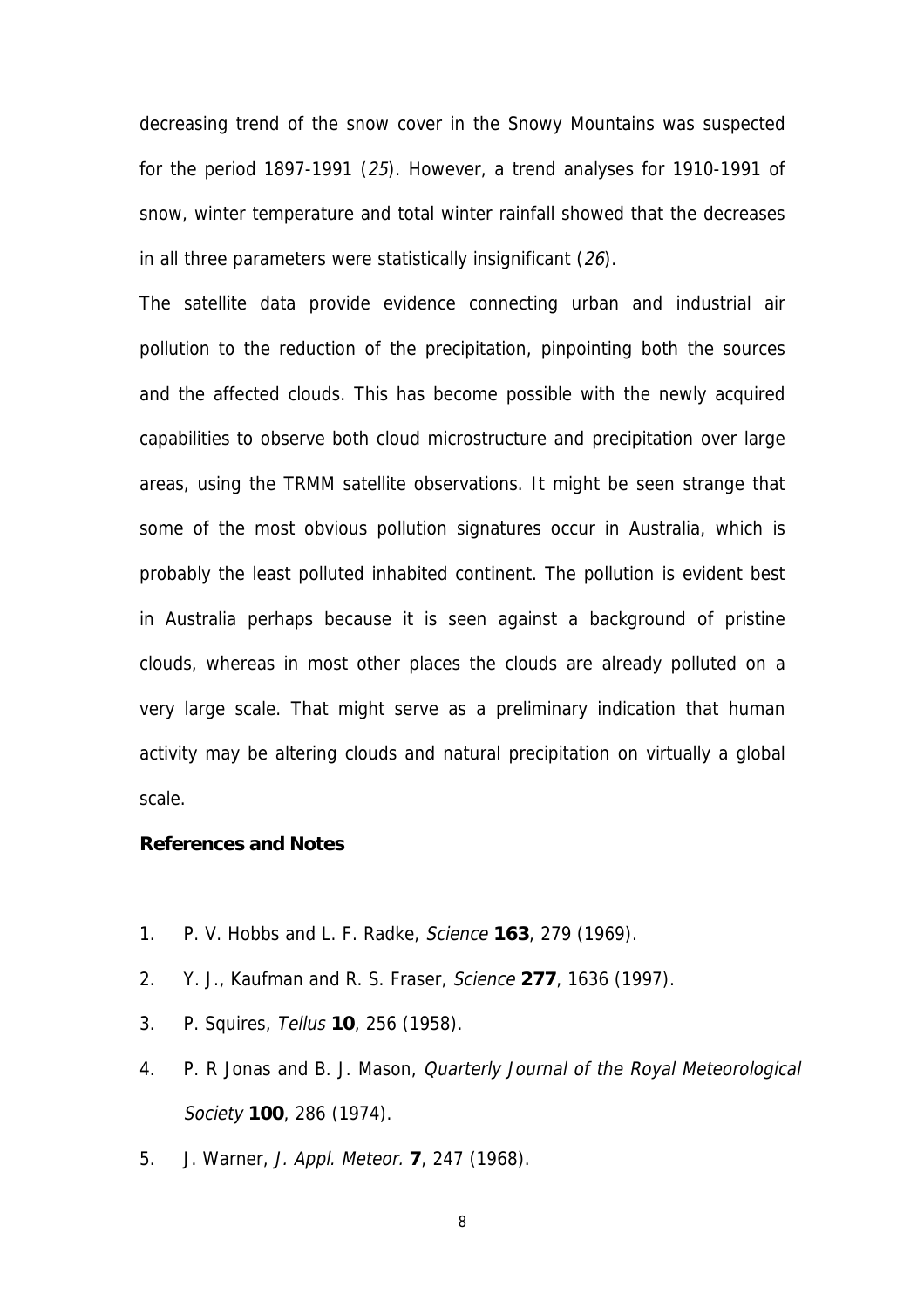- 6. D. Rosenfeld and I. Lensky, Bulletin of the American Meteorological Society **79**, 2457 (1998).
- 7. TRMM (Tropical Rainfall Measuring Mission) was launched on 28 November 1997 as a cooperative project of the National Aeronautics and Space and Administration (NASA), and the National Space Development Agency of Japan (NASDA). The TRMM data are available at http://daac.gsfc.nasa.gov/CAMPAIGN\_DOCS/hydrology/hd\_trmm\_intro.h tml
- 8. D. Rosenfeld, Geophys. Res. Lett. **26**, 3105 (1999).
- 9. R. Gunn and B. B. Phillips, J. Meteor. **14**, 272 (1957).
- 10. R. C. Eagen, P. V. Hobbs, and L. F. Radke, J. Appl. Meteor. **13**, 535 (1974).
- 11. R. R. Braham Jr., Meteorological Monographs **18**, 141 (1981).
- 12. D. B. Johnson, J. Atmos. Scie. **39**, 448 (1982).
- 13. D. F. Gatz, J. Appl. Meteor. **18** 1245 (1979).
- 14. E. Jauregui and E. Romales, Atmos. Environ. **30**, 3383 (1996).
- 15. R. S. Cerveny and R. C. Balling Jr., Nature **394**, 561 (1998).
- 16. J. A. Coakley Jr., R. L. Bernstein, L. Robert and P. A. Durkee, Science **237**, 1020 (1987).
- 17. L. F. Radke, J. A. Coakley and M. D. King, Science, **246**, 1146 (1989).
- 18. B. A. Albrecht, Science **245**, 1227 (1989).
- 19. Emission data obtained from Flinders Power, Port Augusta, South Australia.
- 20. D. Rosenfeld and G. Gutman, J. Atmos. Res. **34**, 259 (1994).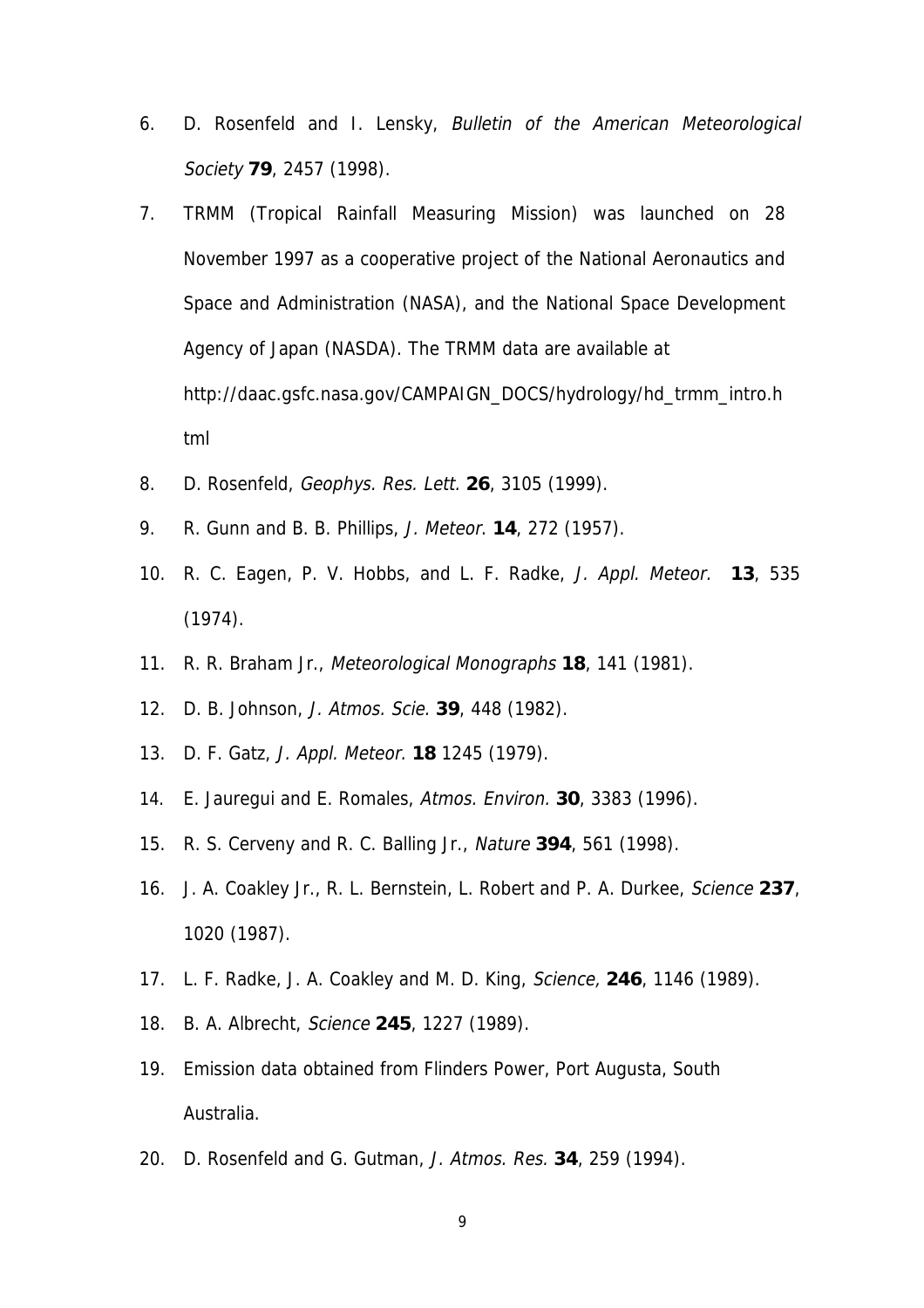- 21. http://trmm.gsfc.nasa.gov/trmm\_office/field\_campaigns/field\_campaigns. html
- 22. R. Oki et al., Marine Technology Society Journal **32(4)**, 13 (1999).
- 23. S. C. Mossop and J. Hallett, Science **186,** 632 (1974).
- 24. A. Rangno and P. V. Hobbs, Quarterly Journal of the Royal Meteorological Society **120,** 573 (1994).
- 25. B. Harasymiw and J. McGee: Snowy precipitation enhancement project: a proposal to evaluate feasibility of increasing snow precipitation over the Snowy Mountains area. Appendinx B. Snowy Mountains Hydroelectric Authority, Cooma NSW, Australia (1993).
- 26. A. L. Duus, Aust. Met. Mag. **40**, 195 (1992).
- 27. The author is grateful to all the members of the TRMM team, too numerous to mention individually, for all their hard work to make the satellite a reality and the data of such high quality. The NOAA AVHRR data were obtained from NOAA Satellite Active Archive. The author thanks Mr. Aron Gingis of Australian Management Consolidated Pty. Ltd. for assisting in this study. Thanks are also due to Dr. W. L. Woodley for his help with the manuscript.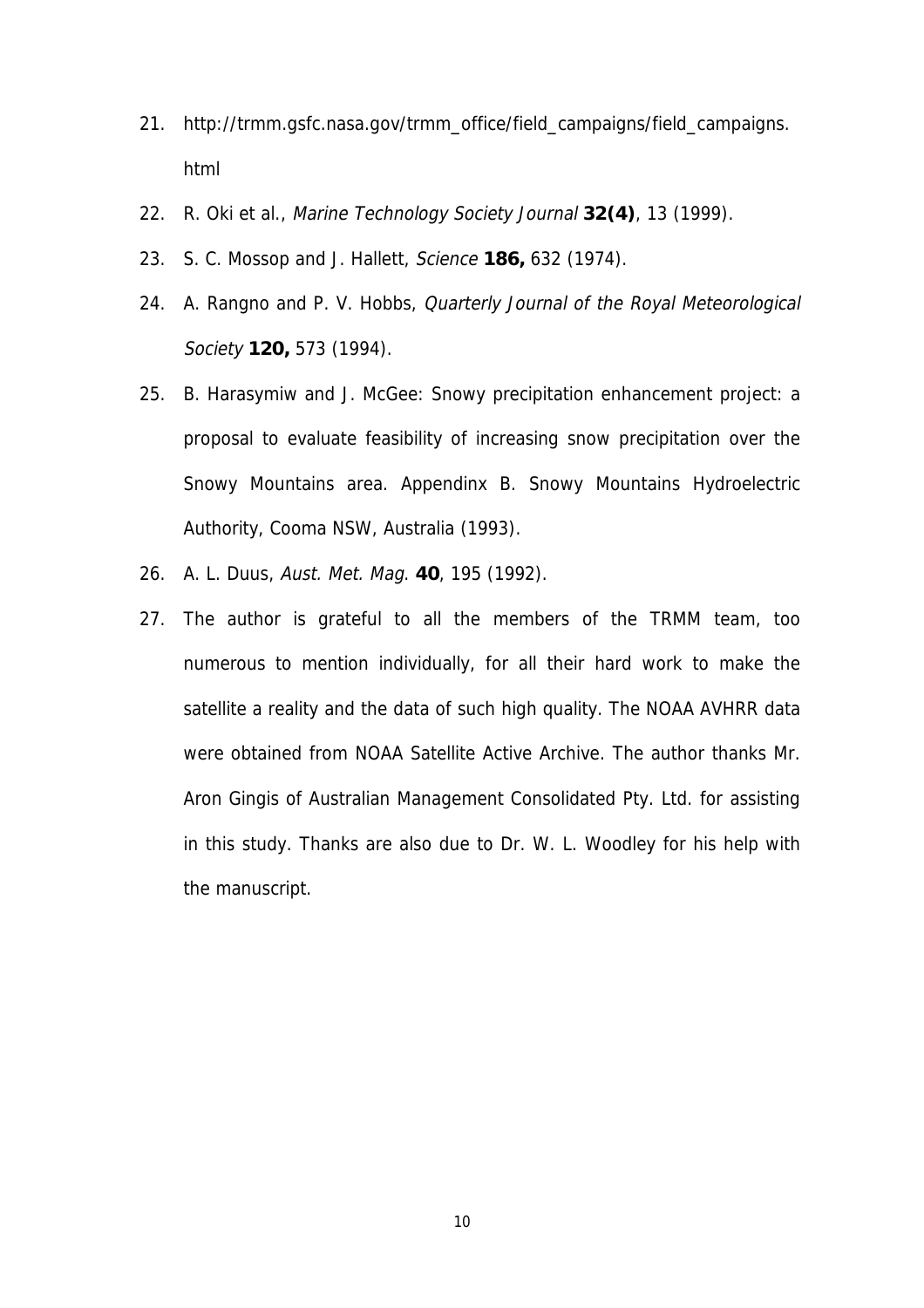## **Figure Captions:**

**Figure 1**: Satellite visualization of NOAA/AVHRR images, showing the microstructure of clouds with streaks of visibly smaller drops due to ingestion of pollution, for three cases over three continents, originating from known pollution sources, marked by white numbered asterisks. The yellow streaks in panel A (about 300 x 200 km) originate from the urban air pollution of Istanbul (\*1), Izmit (\*2) and Bursa (\*3), on 25 Dec 1998 12:43 UT. Panel B (about 150 x 100 km) shows the impact of the effluents from the Hudson Bay Mining and Smelting compound at Flin Flon (\*4), Manitoba, Canada (54:46N 102:06W), on 4 June 1998 20:19 UT. Panel C (about 350 x 450 km) shows pollution tracks over South Australia on 12 Aug 1997, 05:26 UT, originating from Port Augusta power plant  $(*5)$ , Port Pirie lead smelter  $(*6)$ , Adelaide port  $(*7)$  and the oil refineries  $(*8)$ . All images are oriented with north at the top. The images are color composites, where the red is modulated by the visible channel, blue by the thermal IR, and green is modulated by the solar reflectance component of the 3.7 µm channel, where larger (greener) reflectance means smaller droplets. That determines the color of the clouds, where red represents clouds with large drops, and yellow clouds with small drops. The blue background is the ground surface below the clouds. A full description of the color pallets and their meaning was provided in the Bulletin of the American Meteorological Society (6).

**Figure 2.** The same as Figure 1, but for the TRMM VIRS, with the added information of precipitation, in the white overlay. The white patches denote precipitation echoes, as observed by the TRMM Precipitation Radar (PR).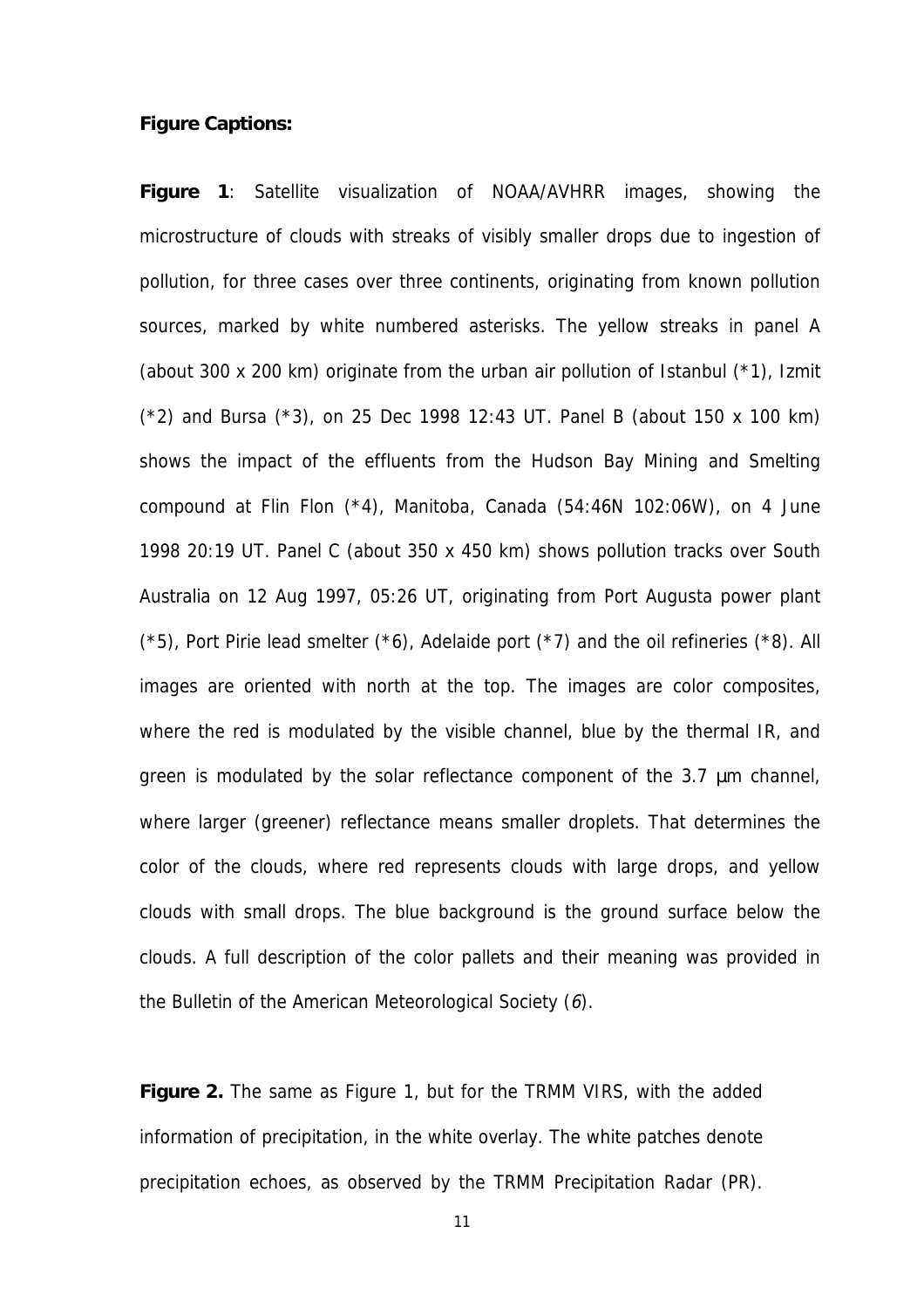The two parallel lines delimit the PR swath of 230 km. The swath is oriented from west (left of the image) to east. The image shows pollution plumes in the clouds over southeastern Australia, from 21 Oct 1998, 04:44 UT. The lines AB and CD show the locations of the vertical cross sections, presented in Figure 5.

**Figure 3:** Analysis of the  $T$ - $r_e$  relations, where  $T$  is the temperature and  $r_e$  is the cloud particle effective radius, for the clouds in the seven boxes in Fig. 2, respectively. Plotted are the 15% (long dashed line) 50% (solid line) and 85% (short dashed line) percentiles of the  $r_e$  for each  $1^0C$  interval. The black lines correspond to the polluted boxes. The vertical green line marks the 14-µm precipitation threshold. A full description of the meaning of the  $T-r<sub>e</sub>$  charts was provided in the Bulletin of the American Meteorological Society (6).

**Figure 4:** Vertical profiles of the precipitation echo intensities as measured by the TRMM Precipitation Radar for the various boxes in Figure 2. The peak near 2 km corresponds to enhanced echoes from snowmelt just below the 0°C isotherm. Box 2 had no detectable precipitation. Boxes 4 and 7 are outside of the radar swath.

**Figure 5.** Vertical cross section along the lines AB and CD in Fig. 2. The gray areas represent clouds. The vertical extent of the clouds is converted from the VIRS measured top temperatures. The colors represent the precipitation reflectivity, in dBZ, as measured by the TRMM radar. The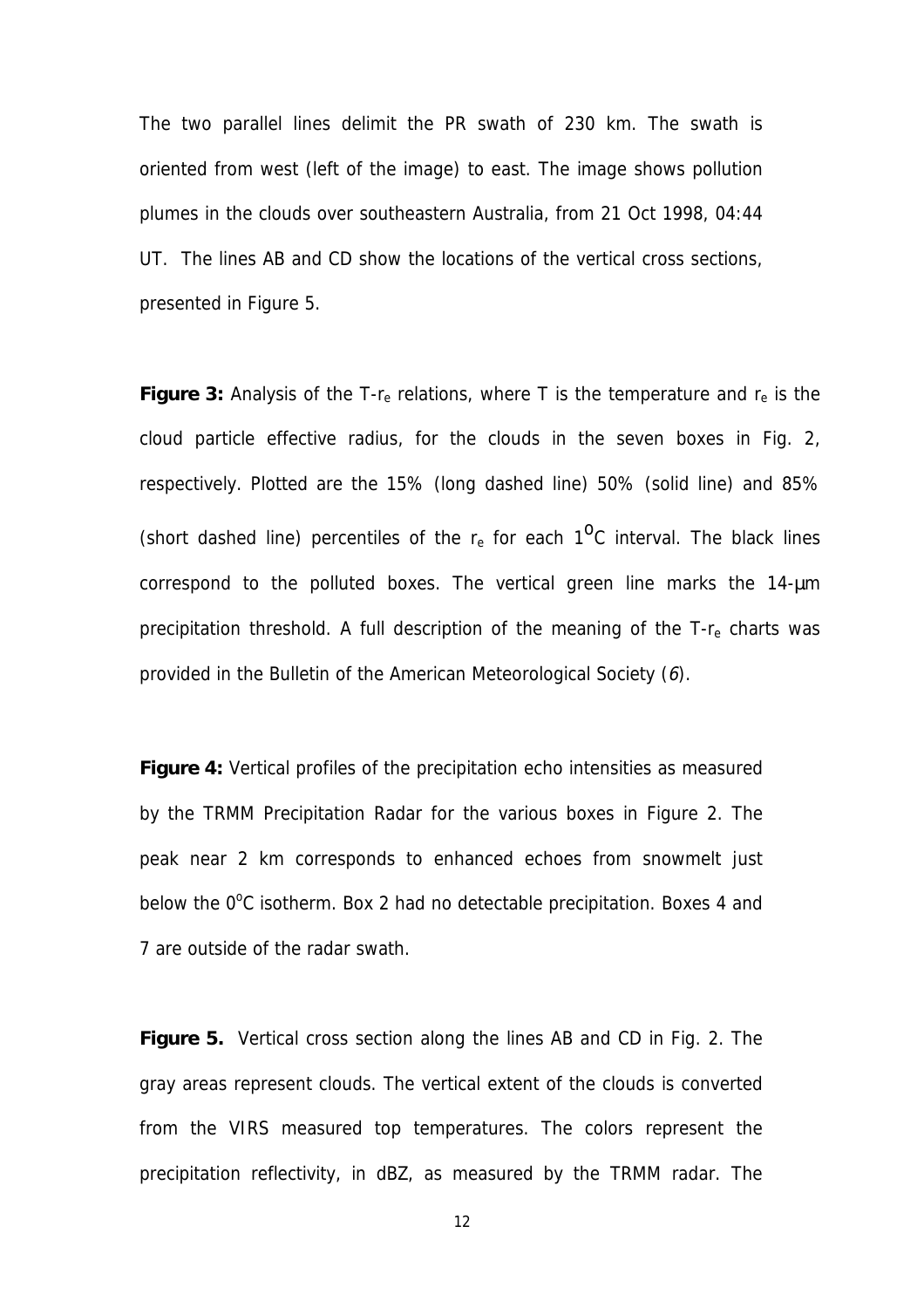white line is the brightness temperature of the TRMM Microwave Imager 85 GHz vertical polarization  $(T_{85})$ , plotted at the altitude of that temperature. Lower  $T_{85}$  (represented as larger height of the white line) in nonprecipitating clouds means larger cloud water content. Please note that the  $T_{85}$  and actual cloud top temperature have different physical meanings.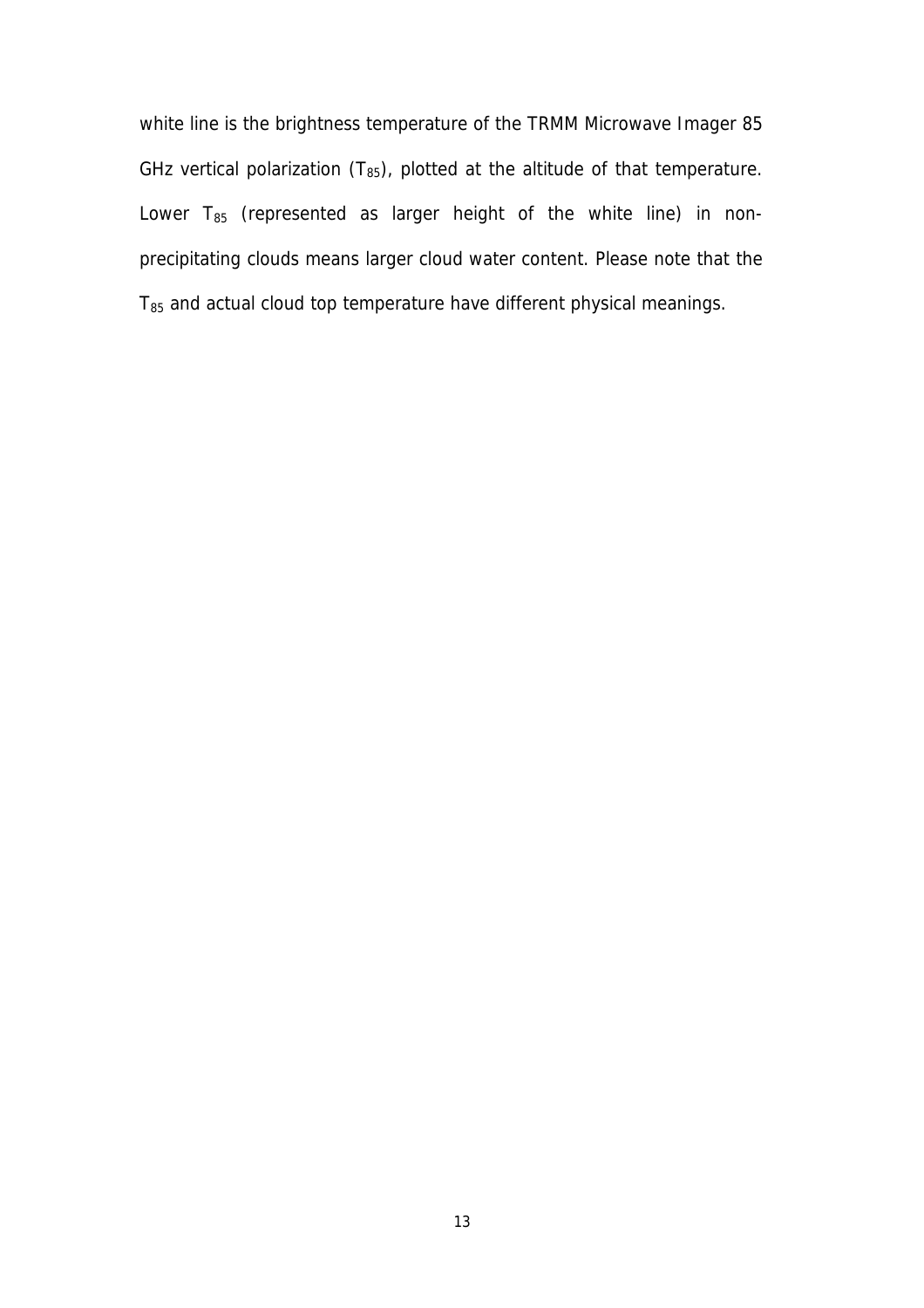





**Figure 1**: Satellite visualization of NOAA/AVHRR images, showing the microstructure of clouds with streaks of visibly smaller drops due to ingestion of pollution, for three cases over three continents. . The yellow streaks in panel A (about 300 x 200 km) originate from the urban air pollution of Istanbul, Ismit and Bursa, on 25 Dec 1998 12:43 GMT. Panel B (about 150 x 100 km) shows the impact of unknown source on clouds over Manitoba, Canada (54:46N 102:06W), on 4 June 1998 20:19 GMT. Panel C (about 350 x 450 km) shows three sources in the Adelaide area of South Australia, on 12 Aug 1997, 05:26 GMT. The images are color composites, where the red is modulated by the visible channel, blue by the thermal IR, and green is modulated by the solar reflectance component of the 3.7 µm channel, where larger (greener) reflectance means smaller droplets. That determines the color of the clouds, where red represents clouds with large drops, and yellow clouds with small drops. The blue background is the ground surface below the clouds.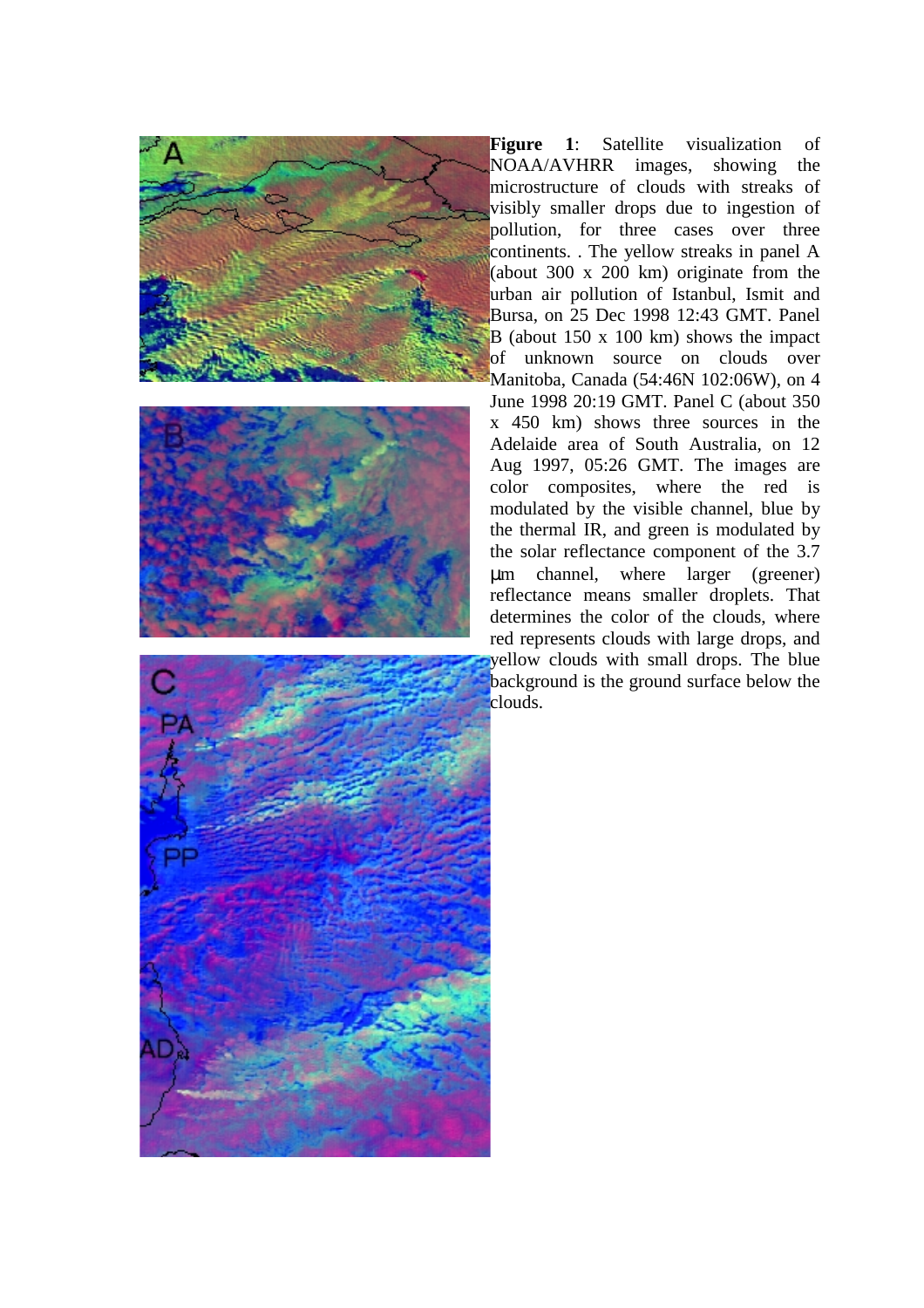

**Figure 3:** Analysis of the temperature  $(T)$  – cloud particle effective radius (re) relationship, for the clouds in the seven boxes in Fig. 2, respectively. Plotted are the 15% 50% and 85% percentiles of the re

for each  $1^{\circ}$ C interval. The medians are indicated by the solid lines. The vertical green line marks the 14-µm precipitation threshold.



0 5 10 15 20 25 30

**7**

**r eff** [µ **m]**

**6**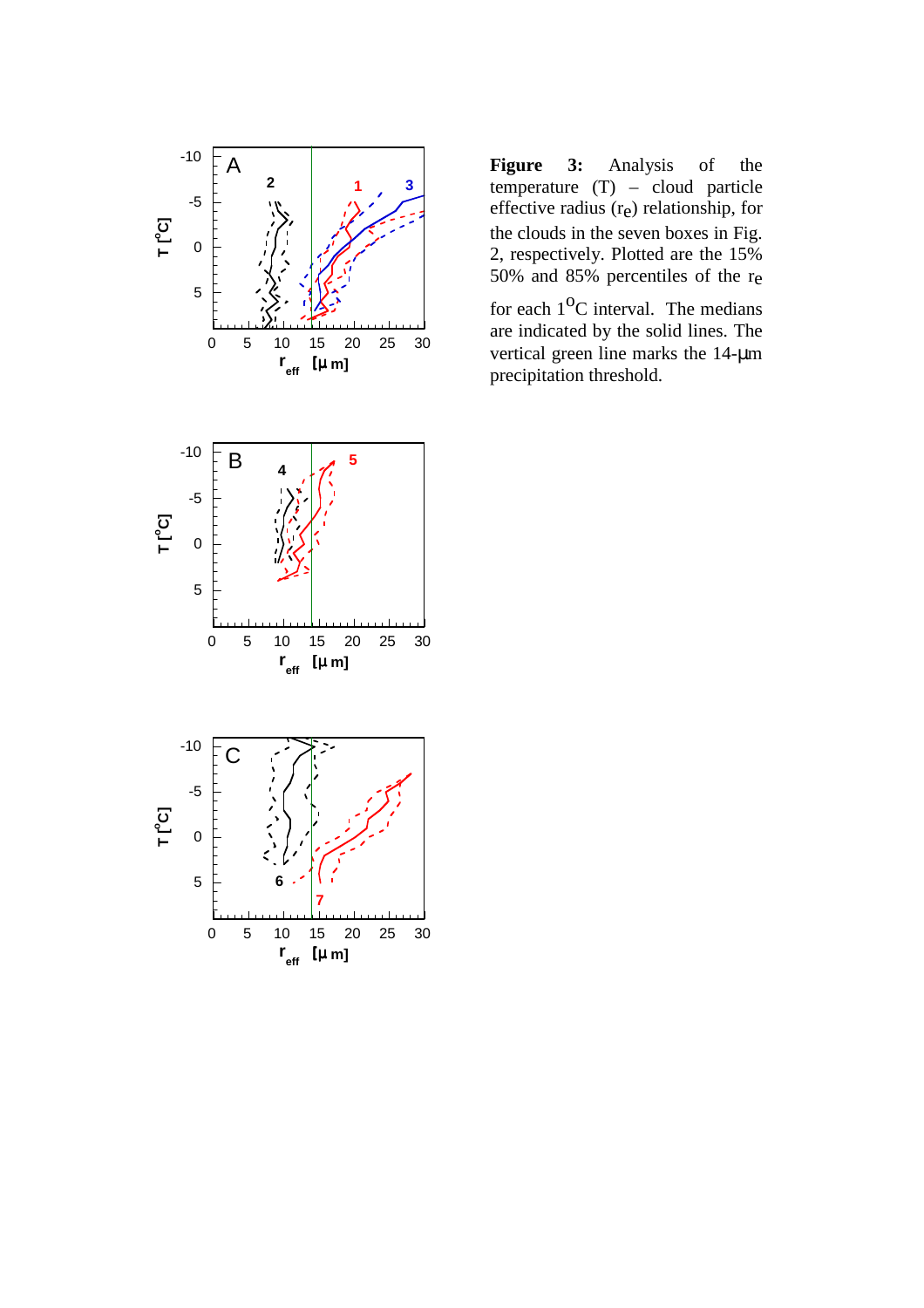

**Figure 4:** Vertical profiles of the precipitation echo intensities as measured by the TRMM Precipitation Radar, at the various boxed in Figure 2. The peak near 2 km corresponds to the enhanced echoes from snowmelt just below the  $0^{\circ}$ C isotherm. Box 2 had no detectable precipitation. Boxes 4 and 7 are outside of the radar swath.

**Figure 2.** The same as Figure 1, but for the TRMM VIRS, with the added information of precipitation, in the white overlay. The two parallel lines delimit the TRMM Precipitation radar swath of 230 km. The swath is oriented from west (left of the image) to east. The image shows pollution plumes in the clouds over southeastern Australia, from 21 Oct 1998, 04:44 UT. The lines AB and CD show the locations of the vertical cross sections, presented in Figure 5.

**Figure 5.** Vertical cross section along the lines AB and CD in Fig. 2. The gray area is the clouds, as measured by their top temperature. The colors represent the precipitation reflectivity, in dBZ, as measured by the TRMM radar. The white line is the brightness temperature of the TRMM Microwave Imager 85 GHz vertical polarization, plotted at the altitude of that temperature. Please note that the 85 GHz brightness temperature and actual cloud top temperature have different physical meanings.